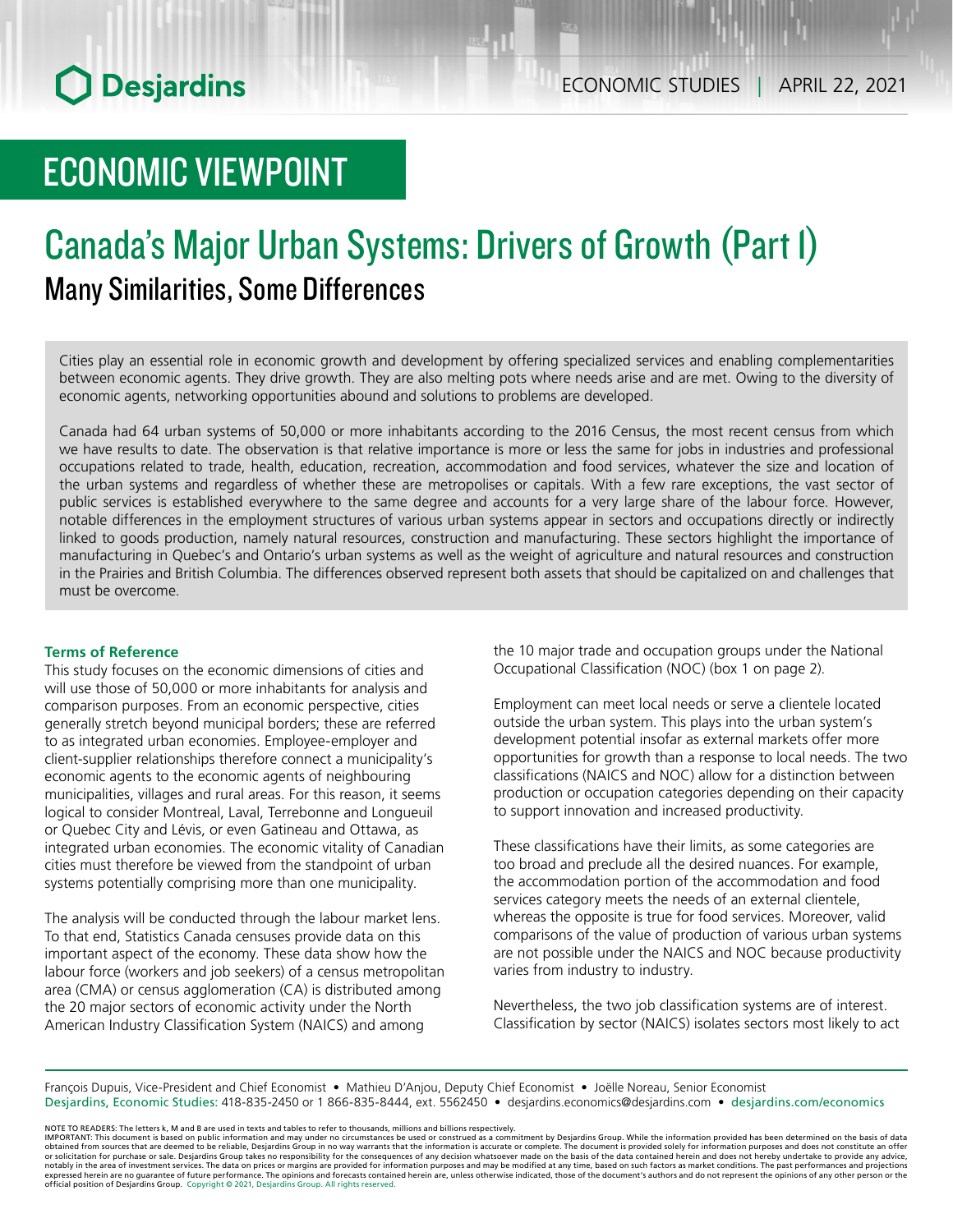#### **BOX 1**

#### **Job classification in the 2016 Census**

#### **By economic sector (NAICS)**

- $\blacktriangleright$  Agriculture, forestry, hunting and fishing
- $\blacktriangleright$  Mining, quarrying, and oil and gas extraction
- $\blacktriangleright$  Utilities (gas, water, electricity)
- Construction
- Manufacturing
- $\blacktriangleright$  Wholesaling
- $\blacktriangleright$  Retailing
- $\blacktriangleright$  Transportation and warehousing
- $\blacktriangleright$  Information and cultural industries
- $\blacktriangleright$  Finance and insurance
- $\blacktriangleright$  Real estate and rental and leasing
- $\blacktriangleright$  Professional, scientific and technical services
- $\blacktriangleright$  Management of companies and enterprises
- $\blacktriangleright$  Administrative and support, waste management and remediation services
- $\blacktriangleright$  Educational services
- $\blacktriangleright$  Healthcare and social assistance
- $\blacktriangleright$  Arts, entertainment and recreation
- $\blacktriangleright$  Accommodation and food services
- $\triangleright$  Other services (except public administration)
- $\blacktriangleright$  Public administration

as economic drivers owing to their potential for innovation and export outside the urban system (box 2 on page 3). The NOC can provide useful indications as to the occupational skills on which urban systems can rely to improve their performance in terms of productivity, innovation and export (box 3 on page 3). In this study, priority is given to classification by industrial sector, where the linkage with economic structures is more direct and the classification is more precise. NOC data corroborate the NAICS results, where applicable.

#### **By nature of job (NOC)**

- $\blacktriangleright$  Management occupations
- $\blacktriangleright$  Business, finance and administration occupations
- $\blacktriangleright$  Natural and applied sciences and related occupations
- $\blacktriangleright$  Health occupations
- $\triangleright$  Occupations in education, law and social, community and government services
- $\triangleright$  Occupations in art, culture, recreation and sport
- $\blacktriangleright$  Sales and service occupations
- $\blacktriangleright$  Trades, transport and equipment operators and related occupations
- $\blacktriangleright$  Natural resources, agriculture and related production occupations
- $\triangleright$  Occupations in manufacturing and utilities

#### **Major Urban Systems in Quebec and Canada**

At the time of the 2016 Census, Canada had 61 CMAs and CAs of more than 50,000 inhabitants, including 10 in Quebec. To this list, we added Joliette (49,439 inhabitants), Victoriaville (49,151) and Leamington in Ontario (49,147) given their close proximity to the arbitrary threshold of 50,000 inhabitants used for the study. The analysis therefore examines 64 urban systems, including 12 in Quebec (table 11, Appendix 1 on page 14). The Ottawa–Gatineau CMA was not included in the number of Quebec and Ontario urban systems because it straddles the two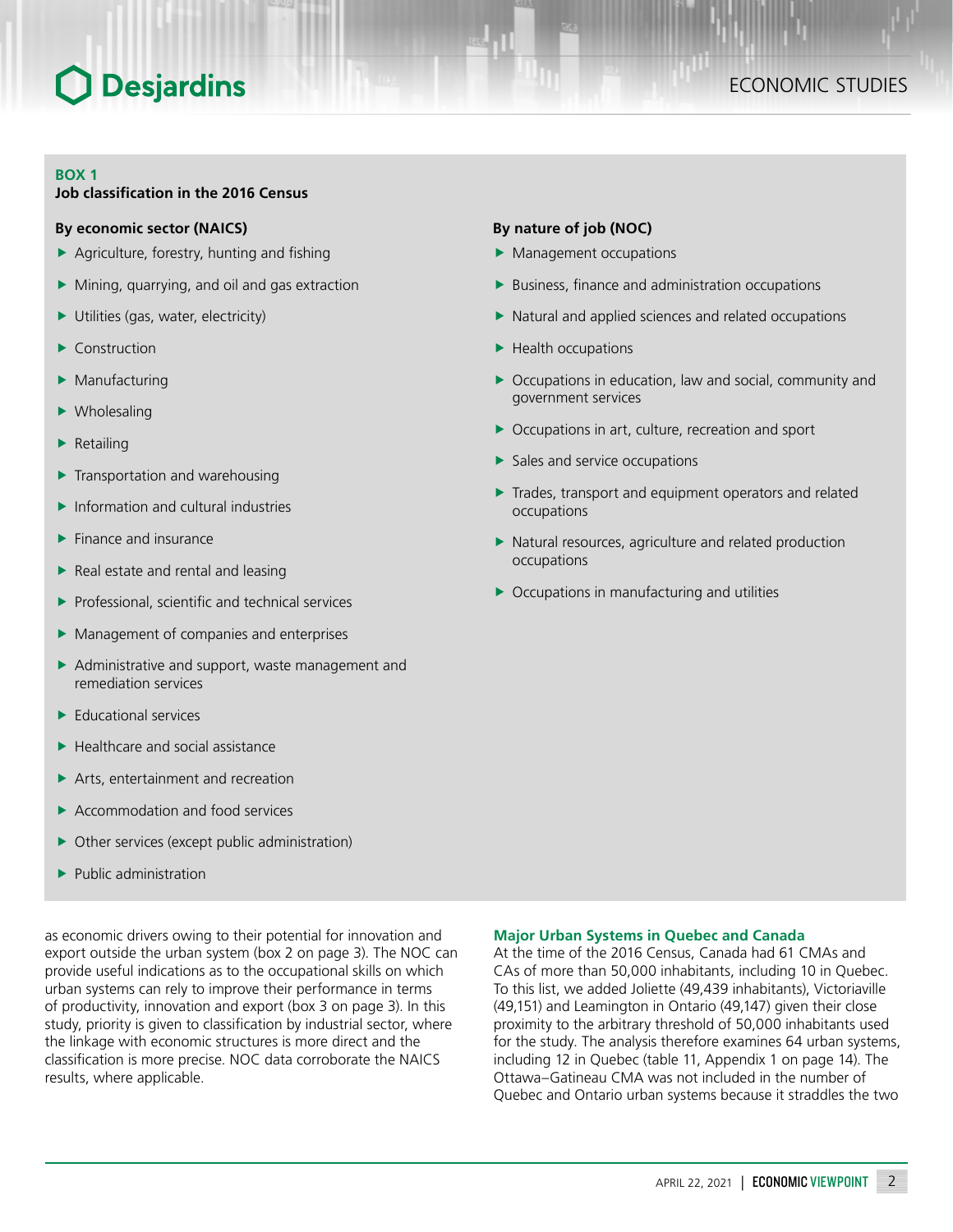#### **BOX 2**

#### **Sectors most likely to act as economic drivers (NAICS)**

- $\blacktriangleright$  Agriculture, forestry
- Mining, quarrying, and oil and gas extraction
- Manufacturing
- $\blacktriangleright$  Finance and insurance
- Professional, scientific and technical services
- $\blacktriangleright$  Management of companies and enterprises

NAICS: North American Industry Classification System Source: Desjardins, Economic Studies

provinces. This CMA was, however, included in the analyses examining urban systems of comparable status and size.

Table 1 shows that the concentration of the population in urban areas differs in Canada by province. This means that more than three quarters of Quebec's population lives in a major urban system as defined in this study. In that respect, Quebec falls halfway between British Columbia (80.0%) and the Prairies (70.0%). Ontario has the highest proportion, with close to 86% of its population living in a major urban system if the Ontario portion of the Ottawa–Gatineau CMA is included. By contrast, just half of the population of the Atlantic provinces lives in such an area of heavy urbanization. In short, with the exception of British Columbia, the percentage of the population living in major cities increases with the size of the provincial entity involved. This uniqueness of the West Coast province could be due in part to its very rugged topography, which forces the population to concentrate in more habitable areas.<sup>1</sup>

Table 1 also shows that population growth in Canada was faster in the West from 2011 to 2016 both in total population and in major urban systems. This is hardly surprising. The boom in (oil and natural gas) exploration and exploitation activities in energy resources created many jobs, in addition to providing a strong incentive for settlement in that part of the country. The picture that 2021 Census data paint could look very different, however.

### **BOX 3**

**Occupational skills on which urban systems can rely to improve their performance in terms of productivity, innovation and export (NOC)**

- $\blacktriangleright$  Natural and applied sciences and related occupations
	- Science and engineering skills increase innovation potential and reflect the economy's development potential.
- $\blacktriangleright$  Trades, transport and equipment operators and related occupations
	- Technical trades are required for construction, production and distribution and reflect the economy's growth potential.
- $\blacktriangleright$  Natural resources, agriculture and related production occupations
	- The natural endowment of the land can be leveraged by resource trades and occupations.

NOC: National Occupational Classification Source: Desjardins, Economic Studies

Considering the number of urban systems of more than 50,000 inhabitants in each regional entity (table 2 on page 4), we see that Ontario has 23 such systems, nearly double Quebec's 12. Factoring in the size of the provincial entity's population, the Atlantic provinces take the top spot because they have seven major urban systems despite a total population

### TABLE 1

#### *Major urban systems in Canada in 2016*

|                                                  | <b>POPULATION IN 2016</b> | <b>GROWTH</b><br>2016/2011 |            |
|--------------------------------------------------|---------------------------|----------------------------|------------|
|                                                  | Number                    | %                          | %          |
| Quebec                                           | 8,164,361                 | 100.0                      | 3.3        |
| Major urban systems<br>(including Gatineau)      | 5.877.128                 | 76.1                       | 4.1        |
| Ontario                                          | 13 448 494                | 100.0                      | 4.6        |
| Major urban systems<br>(including Ottawa)        | 10,558,781                | 85.9                       | 4.9        |
| <b>Prairies</b>                                  | 6.443.892                 | 100.0                      | 9.5        |
| Major urban systems                              | 4,512,923                 | 70.0                       | 12.1       |
| <b>British Columbia</b><br>Major urban systems   | 4.648.055<br>3,718,973    | 100.0<br>80.0              | 5.6<br>6.4 |
| <b>Atlantic provinces</b><br>Major urban systems | 2,333,122<br>1,150,164    | 100.0<br>49.3              | 0.2<br>2.6 |

Sources: Statistics Canada and Desjardins, Economic Studies

<sup>&</sup>lt;sup>1</sup> Agricultural land protection since the 1970s can be assumed to factor in here as well. "The Agricultural Land Reserve was established in British Columbia in 1970s to protect high quality farmland from development (Agricultural Land Commission of British Columbia [ALC], 2014). (Ontario Ministry of Municipal Affairs and Housing [MAH], 2017; ALC, 2018)." Source: Jenni WANG and Hugo LAROCQUE, [Long-term population density change in Toronto and Vancouver, 1971 to 2016,](https://www150.statcan.gc.ca/n1/pub/16-508-x/16-508-x2019001-eng.htm) Statistics Canada, February 11, 2019.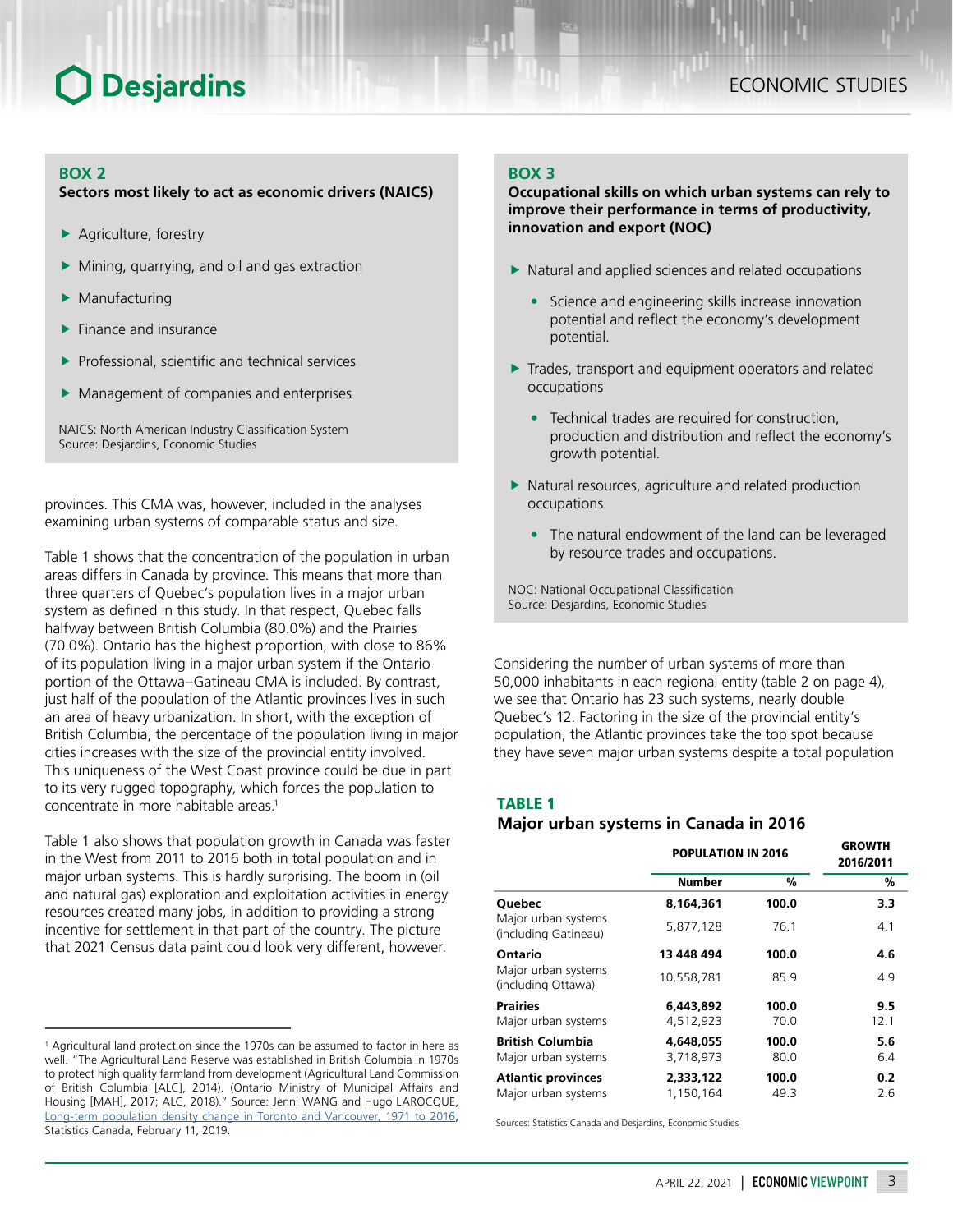### TABLE 2

#### *Distribution of major urban systems by number of inhabitants in 2016*

| <b>PROVINCES</b> | <b>POPULATION</b><br>(MILLION) | >1 MILLION | >100000<br><1 MILLION | >50000<br>$<$ 100 000 | <b>TOTAL*</b> |
|------------------|--------------------------------|------------|-----------------------|-----------------------|---------------|
|                  |                                |            |                       |                       |               |
| Quebec           | 8.2                            |            | 4                     |                       | 12            |
| Ontario          | 13.4                           |            | 15                    |                       | 23            |
| Prairies         | 6.4                            |            |                       | 4                     |               |
| British Columbia | 4.6                            |            | ь                     |                       | 10            |
| Atlantic         | 2.3                            |            |                       |                       |               |

\* Excluding the Ottawa–Gatineau census metropolitan area because it straddles two provinces. Sources: Statistics Canada and Desjardins, Economic Studies

of just 2.3 million inhabitants. The Prairies also have two major centres of more than 1 million inhabitants, namely Calgary and Edmonton. However, these two urban systems have only 1.4 and 1.3 million inhabitants and therefore fall far behind Toronto (5.9 million), Montreal (4.1 million) and Vancouver (2.4 million).

Table 2 also shows that around two thirds of major urban systems are located in population categories with more than 100,000 inhabitants, except in Quebec. In that province, major urban systems with a population of less than 100,000 inhabitants are the ones that predominate. Moreover, according to more detailed data in table 11, Appendix 1 on page 14, Montreal accounts for half (50.2%) of Quebec's population, whereas the equivalent ratio for Toronto is only 44.1%. In the Prairies and Atlantic provinces, the share of the population living in the largest major urban systems (Calgary and Halifax) is even smaller (21.6% and 17.3%). Only Vancouver (53.0%) has a larger concentration of the provincial population than Montreal, but this imbalance is offset by the large number (six) of other urban systems with more than 100,000 inhabitants. Although the differences between the five provincial groups are small, Quebec has the greatest polarization between a very populous metropolis and urban systems that barely hit the 100,000 mark.

#### **Economic Structure of Major Urban Systems**

The economic growth and size of major urban systems are important and interesting data, but their contribution to provinces' economic development cannot be evaluated based on these parameters alone. The economic structure of these systems reveals just as much, if not more of their growth potential. We were interested in determining whether similarities or differences existed between agglomerations with large differences in terms of size or status in their respective provinces or regional blocks. Comparisons were therefore drawn by dividing the urban systems into four main categories: metropolises, capitals, major urban centres and regional centres. These categories were created for work purposes and do not fall within any established nomenclature. In short, metropolises are the most populous systems in their province and have more than a million inhabitants. Capitals have a strong public administration presence. Major urban centres have more

than 100,000 inhabitants, but are not metropolises. Regional centres, meanwhile, have a population between 50,000 and 100,000 inhabitants. Box 4 on page 5 contains a more detailed description of each category.

#### **Metropolis Dynamics across Canada**

Job distribution by industrial sector (table 3 on page 6) highlights certain differences between the four Canadian metropolises. This is the case with Calgary's strong specialization (6.2%) in mining, oil and gas. By comparison, this sector is virtually non-existent in Toronto, Montreal and Vancouver. Calgary also stands out in the construction sector, as the workforce there is substantially larger than in Toronto and Montreal. Lastly, in Calgary still, the share of the workforce engaged by information and cultural industries (1.9%) is much smaller than in the three other metropolises (3.3% and up).

The only sector where Montreal stands out somewhat is that of manufacturing, where 9.8% of its workforce is active, a proportion higher than in Toronto (8.8%) and close to double that of Calgary (5.1%). Toronto does well in the finance and insurance sector, in which 7.7% of the labour force works, compared to 4.8% or less in the other metropolises.

As for the distribution of professional occupations in the metropolises (table 4 on page 6), there are key differences between the two largest, Toronto and Montreal, and the smallest, Calgary. Generally speaking, Vancouver tends to be closer to Toronto and Montreal than the metropolis in the Prairies.

Just like in table 3 on page 6, the only area where Vancouver comes first is arts and culture (4.6% of the workforce). Calgary differs due to the importance of trades and occupations in the natural and applied sciences category (10.7% of jobs) and in the trades, transportation and machinery category (14.0%), which is not surprising, given what has been stated previously. Moreover, proportionally, Calgary creates twice as many jobs as Toronto and Montreal in trades and occupations related to natural resources and agriculture, which is in line with the historically recognized industries in that city. However, the relative importance of these jobs is just 1.5% because these are highly productive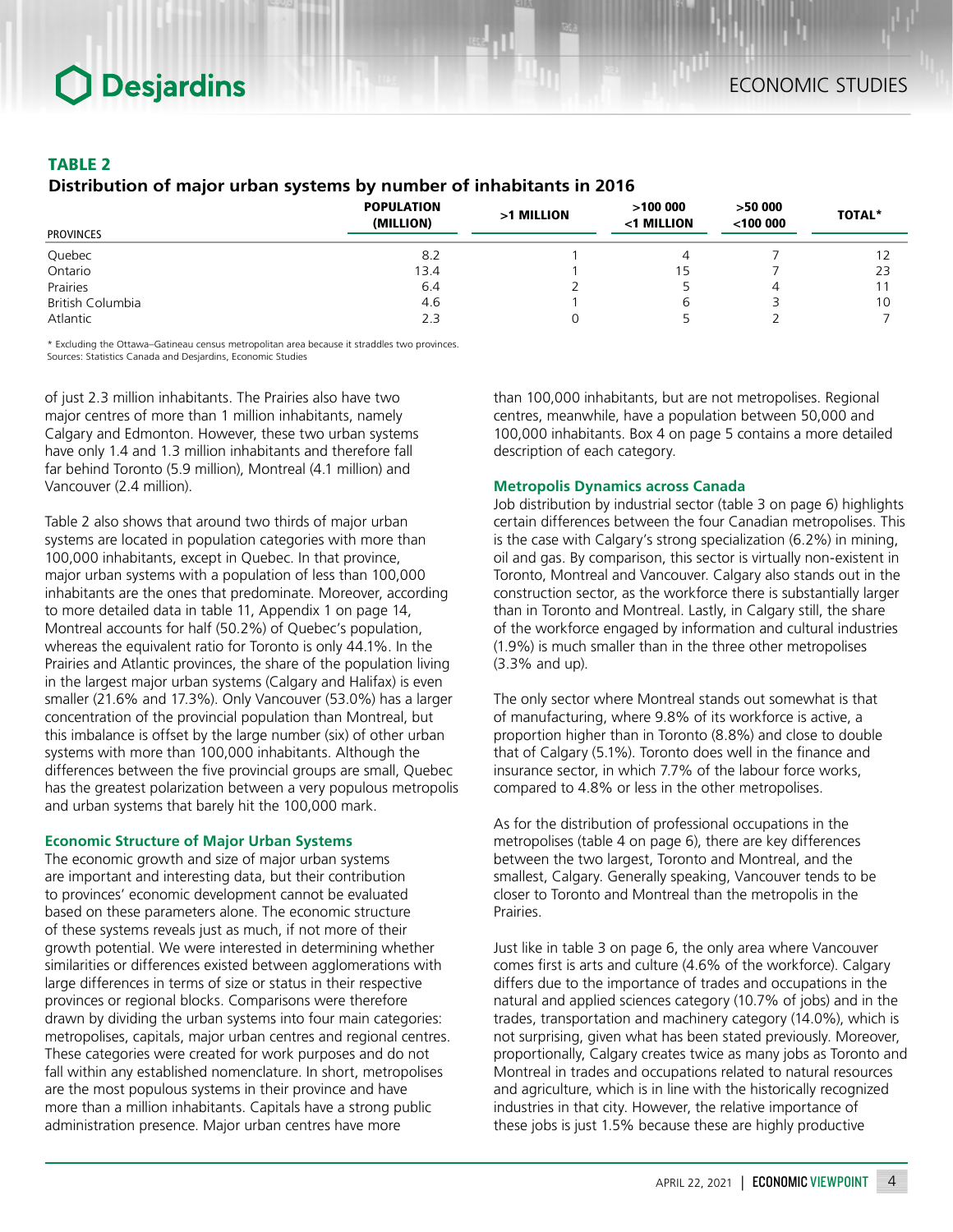#### **BOX 4**

#### **Four analysis categories for major urban centres**

#### **Metropolises**

 $\blacktriangleright$  In this study, the term "metropolis" refers to urban systems that meet two criteria: the urban system must be the most populous in its province and it must be of a size, that is, over 1 million inhabitants, that gives it reach beyond its immediate region and even its province. These two criteria mean that, despite having 1.3 million inhabitants, Edmonton is displaced by Calgary (1.4 million) as Alberta's metropolis. Similarly, Winnipeg (0.8 million inhabitants) and Halifax (0.4 million) are not considered metropolises despite being the most populous urban centres in their respective provinces.

#### **Major urban centres**

 $\blacktriangleright$  In this study, "major urban centres" are urban systems that, despite the size of their population, that is, more than 100,000 inhabitants.

#### **Capitals**

 $\triangleright$  Ottawa-Gatineau, Quebec City and the other provincial capitals are subject to special analysis given that the strong public administration presence they have puts them in a separate category. Provincial capitals are also analyzed, as the case may be, as urban or regional centres.

#### **Regional centres**

 $\blacktriangleright$  The term "regional centre" is used to refer to urban systems whose size, between 50,000 and 100,000 inhabitants, makes them a hub of economic growth and development in their respective regions.

Except for capitals, these terms are arbitrary and are merely intended to provide a summary characterization of the four groups of major urban systems used in this analysis.

Source: Desjardins, Economic Studies

sectors. Calgary (2.3%) in turn lags behind Toronto (4.6%) and Montreal (4.0%) when it comes to the importance of skilled labour in manufacturing and utilities.

In short, a review of job distribution in the four metropolises reveals Calgary's particular nature due to the importance of activities related to agriculture and oil and gas resources. Toronto, meanwhile, is in a class of its own given the importance of the finance and insurance sector in that city (the hub of the Canadian stock market and the head offices of many major Canadian banks and insurance companies). Lastly, Montreal stands out with a larger manufacturing sector than in the other metropolises.

#### **An Overview of the Capitals**

Capital status can have significant effects on the economic structure of an urban system, particularly by substantially increasing the share of the labour force in public administration. In this section, the analysis takes a closer look at the 11 federal and provincial capitals.

To simplify data presentation, tables 5 and 6 on page 8 focus explicitly on the three urban systems associated with a capital, that is, Quebec City, Ottawa–Gatineau and Toronto. This latter city is highlighted to determine the extent to which its status as a major metropolis overshadows its status as a provincial capital. The average values for the eight other capitals are also

shown. Specific data for each of these other capitals appear in Appendix 2, in tables 12 and 13 on pages 15, 16 and 17.

The first finding is that tables 5 and 6 show job distribution by industrial structure or professional occupation to be very similar overall from one capital to the next.

Only Toronto and Ottawa–Gatineau really stand out from the other capitals. The public administration sector is therefore significantly larger in Ottawa–Gatineau (21.0% of the labour force) than in all the provincial capitals. The difference is particularly pronounced with Toronto (3.7%). This exceptionalism of Ontario's capital is due to the fact that the relative importance of public administration activities tends to decrease with population size. Therefore, all provinces, regardless of the size of their capital, must have a parliament, courts and ministries. Consequently, in relatively small capitals, such as Charlottetown and Fredericton, the public administration sector is much more visible than, for example, in Edmonton, Winnipeg, Quebec City and even Halifax. The difference with Toronto is even more striking. In other words, many industries, such as trade, construction and health services, have an importance that grows proportionally with population size, but that is not the case with public administration. Economies of scale mean that the number of jobs in this sector increases at a slower pace than the size of the capital's population.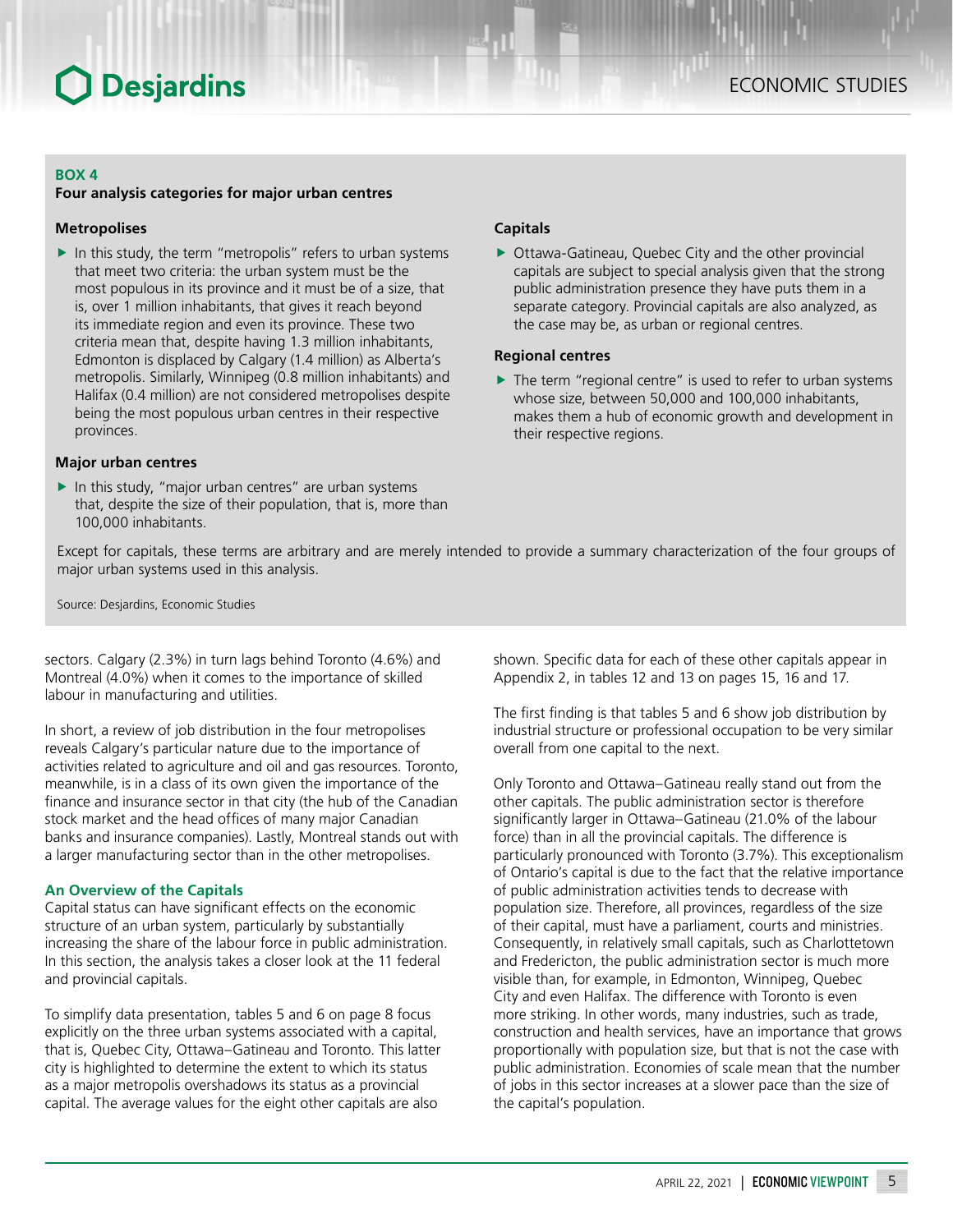### TABLE 3

## *Industrial structure in metropolises in 2016*

|                                                                          | <b>TORONTO</b> | <b>MONTREAL</b> | <b>VANCOUVER</b> | <b>CALGARY</b> |
|--------------------------------------------------------------------------|----------------|-----------------|------------------|----------------|
| IN % OF LABOUR FORCE                                                     |                |                 |                  |                |
| Agriculture, forestry, fishing and hunting                               | 0.3            | 0.5             | 1.0              | 0.6            |
| Mining, quarrying, and oil and gas extraction                            | 0.1            | 0.1             | 0.3              | 6.2            |
| Utilities                                                                | 0.5            | 0.7             | 0.5              | 1.1            |
| Construction                                                             | 5.9            | 5.1             | 7.3              | 9.2            |
| Manufacturing                                                            | 8.8            | 9.8             | 6.2              | 5.1            |
| Wholesale trade                                                          | 4.4            | 4.5             | 4.1              | 3.6            |
| Retail trade                                                             | 10.5           | 11.8            | 11.1             | 10.8           |
| Transportation and warehousing                                           | 5.2            | 4.8             | 5.5              | 5.6            |
| Information and cultural industries                                      | 3.3            | 3.3             | 3.7              | 1.9            |
| Finance and insurance                                                    | 7.7            | 4.7             | 4.8              | 3.6            |
| Real estate and rental and leasing                                       | 2.6            | 1.8             | 2.6              | 2.0            |
| Professional, scientific and technical services                          | 10.5           | 8.7             | 9.8              | 10.3           |
| Management of companies and enterprises                                  | 0.3            | 0.1             | 0.2              | 0.5            |
| Administrative and support, waste management and remediation<br>services | 5.0            | 4.6             | 4.5              | 4.2            |
| <b>Educational services</b>                                              | 7.1            | 7.5             | 7.4              | 6.1            |
| Health care and social assistance                                        | 8.9            | 11.9            | 10.2             | 10.5           |
| Arts, entertainment and recreation                                       | 2.0            | 2.2             | 2.3              | 2.2            |
| Accommodation and food services                                          | 6.3            | 6.4             | 8.2              | 6.8            |
| Other services (except public administration)                            | 4.2            | 4.3             | 4.5              | 4.2            |
| Public administration                                                    | 3.7            | 4.5             | 4.0              | 3.7            |
| Not applicable*                                                          | 2.8            | 2.8             | 1.8              | 2.0            |
| <b>Total</b>                                                             | 100.1          | 100.1           | 100.0            | 100.2          |

NOTE: The total may not add up to 100 due to rounding; \* "Not applicable" in the tables refers to cases where the individual counted had not yet entered the labour market. Sources: Statistics Canada and Desjardins, Economic Studies

## TABLE 4 *Nature of jobs in metropolises in 2016*

|                                                                                | <b>TORONTO</b> | <b>MONTREAL</b> | <b>VANCOUVER</b> | <b>CALGARY</b> |
|--------------------------------------------------------------------------------|----------------|-----------------|------------------|----------------|
| IN % OF LABOUR FORCE                                                           |                |                 |                  |                |
| Management occupations                                                         | 11.7           | 10.4            | 11.6             | 11.1           |
| Business, finance and administration occupations                               | 17.8           | 17.2            | 16.4             | 17.3           |
| Natural and applied sciences and related occupations                           | 8.3            | 7.7             | 7.5              | 10.7           |
| Health occupations                                                             | 5.4            | 6.6             | 6.2              | 6.4            |
| Occupations in education, law and social, community and government<br>services | 11.1           | 11.8            | 11.0             | 10.0           |
| Occupations in art, culture, recreation and sport                              | 3.9            | 4.0             | 4.6              | 2.6            |
| Sales and service occupations                                                  | 22.7           | 23.6            | 24.5             | 22.1           |
| Trades, transport and equipment operators and related occupations              | 10.9           | 11.2            | 12.4             | 14.0           |
| Natural resources, agriculture and related production occupations              | 0.7            | 0 <sub>7</sub>  | 1.3              | 1.5            |
| Occupations in manufacturing and utilities                                     | 4.6            | 4.0             | 2.9              | 2.3            |
| Not applicable*                                                                | 2.8            | 2.8             | 1.8              | 2.0            |
| <b>Total</b>                                                                   | 99.9           | 100.0           | 100.2            | 100.0          |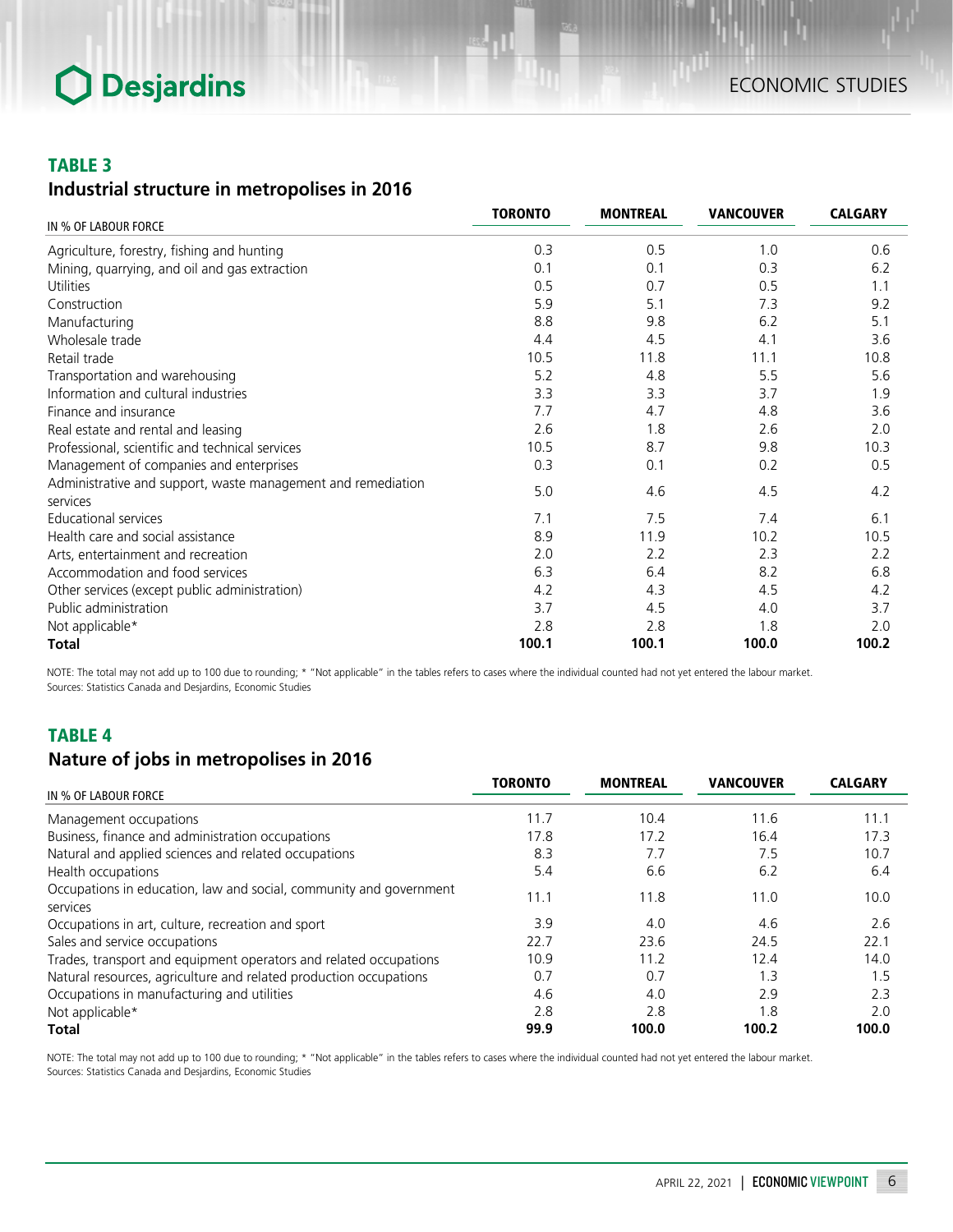Aside from public administration's reduced importance there, Toronto differs in a number of respects from other capitals, including the share of its labour force in the manufacturing (8.8%), professional, scientific and technical services (10.5%), and finance and insurance (7.7%) sectors. Lastly, although just 0.3% of jobs in Toronto are in the management of companies and enterprises sector, this rate is nevertheless three times higher, or more, than in the other capitals.

For its part, Quebec City contrasts very little with the other capitals. The biggest difference is the relative importance of the manufacturing sector (7.3% of jobs) in this city, meaning that it outstrips Ottawa–Gatineau (3.1%) and the average of other provincial capitals (4.3%), with the exception of Toronto.

Appendix 2 on pages 15, 16 and 17 identifies some other peculiarities among provincial capitals. Winnipeg comes ahead of Quebec City and is nearly on par with Toronto with the highest share (8.5%) of its labour force in the manufacturing sector. Unsurprisingly, Edmonton leads with the share of jobs in the construction (11.6%) and mining, oil and gas (3.1%) sectors. The size of this industry in Alberta is reflected in these numbers.

As for professional occupations, Edmonton stands out from the rest in the trades, transportation and machinery category. This category represents 18.4% of the labour force in Alberta's capital, more than double that in the federal capital (8.9%). Clearly, its role as the provincial capital does not preclude Edmonton from playing a very active part in resource development activities in its hinterland.

In Charlottetown, the agriculture, forestry, fishing and hunting sector provides twice as many or more jobs (3.5% of the workforce) than in all the other capitals. Lastly, both in Charlottetown (13.1%) and in Fredericton (14.7%), the two least populous capitals, the share of public administration jobs is higher than in the other provincial capitals.

Differences and Similarities between Major Urban Centres Because there are so many, major urban centres were grouped into five geographic divisions, namely the Atlantic provinces, Quebec, Ontario, the Prairies and British Columbia (tables 7 and 8 on page 9).

An analysis of job distribution by economic sector (table 7) reveals that manufacturing employs 10.7% of the labour force in Quebec's major urban centres, a proportion virtually equivalent to that observed among their Ontario counterparts (11.1%) and close to double or more the size of this sector in major centres in the Atlantic provinces, the Prairies and British Columbia.

In the construction sector, major centres in British Columbia (9.3% of the labour force) and the Prairies (9.2%) are the ones that hire more. British Columbia stands out with the size of its workforce in the agriculture, forestry, fishing and hunting sector (3.4% of the labour force), close to double or more the size of this sector in major centres elsewhere in Canada. The traditional importance of the forestry industry has left its mark on the British Columbian labour market. Major urban centres in the Atlantic provinces are characterized by their relative importance of jobs in the public administration sector (9.4%).

Job distribution by nature is remarkably similar overall for major urban centres in the five provincial groups (table 8). For example, everywhere, sales and service jobs account for nearly a quarter of the labour force, business, finance and administrative jobs for close to 15% and management for around 10%. These are the commonalities.

The main differences arise in manufacturing and utilities jobs. In Ontario, these jobs represent 6.1% of the workforce, a much higher proportion than in Quebec (4.6%) and double and triple the rates in British Columbia and the Atlantic provinces, respectively. The only other notable difference is in natural resources and agriculture occupations. They are much more prevalent in British Columbia (3.4% of the labour force) than in the four other provincial groups, where the proportion ranges from 1.6% to 2.1%.

Some Peculiarities of Major Urban Centres Taken Individually Some peculiarities emerge from the analysis of major urban centres taken individually. Windsor (19.9%), Guelph (18.1%) and Kitchener (15.8%) in Ontario stand out with the size of their labour force employed in the manufacturing sector. Windsor is frequently nicknamed "Canada's car capital," whereas Guelph and Kitchener have large automobile and industrial equipment manufacturers. The latter also has a finance and insurance sector (6.1% of the labour force) that is much larger than in the other major centres in Ontario and the rest of Canada.

St. Catharines is unique in that its accommodation and food services (11.6% of jobs) and arts, entertainment and recreation (4.3%) sectors are well above the average for urban systems of comparable size. This is a reflection of the Niagara Peninsula's nature as a recreation and tourism destination. For their part, Chatham-Kent in Ontario (7.6%) as well as Abbotsford (6.6%) and Chilliwack (6.1%) in British Columbia have very high rates of jobs in the agriculture, forestry, fishing and hunting sector.

There is no surprise that Saskatoon (3.2%) and Edmonton (3.1%) rank highest for the share of workforce employed in mining, oil and gas. Alberta's capital also takes the top spot for the size of its labour force in construction (11.6%).

In Ontario, Kingston stands out with its high share (11.7%) of public administration jobs. In this case, this uniqueness is due to the presence of federal institutions, that is, an Armed Forces base, a military college and a penitentiary. The public administration also employs a fairly high share (11.1%) of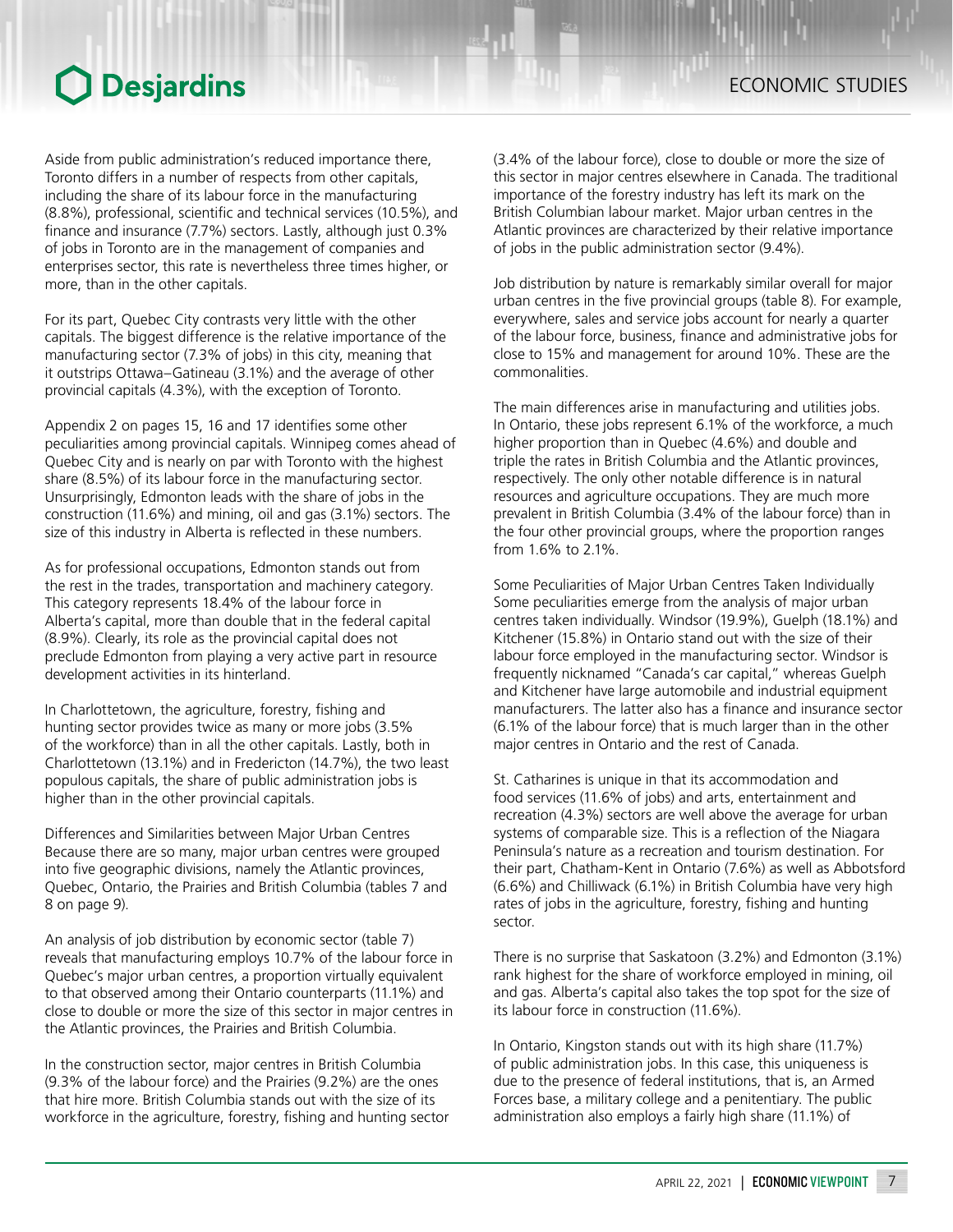### TABLE 5

## *Industrial structure in Canadian capitals in 2016*

|                                                                          | <b>TORONTO</b> | <b>OTTAWA-</b><br><b>GATINEAU</b> | <b>QUEBEC</b> | <b>OTHERS</b> |
|--------------------------------------------------------------------------|----------------|-----------------------------------|---------------|---------------|
| IN % OF LABOUR FORCE                                                     |                |                                   |               |               |
| Agriculture, forestry, fishing and hunting                               | 0.3            | 0.6                               | 0.8           | 1.4           |
| Mining, quarrying, and oil and gas extraction                            | 0.1            | 0.1                               | 0.2           | 1.2           |
| <b>Utilities</b>                                                         | 0.5            | 0.3                               | 0.4           | 1.0           |
| Construction                                                             | 5.9            | 5.6                               | 5.3           | 7.5           |
| Manufacturing                                                            | 8.8            | 3.1                               | 7.3           | 4.9           |
| Wholesale trade                                                          | 4.4            | 2.2                               | 3.1           | 3.0           |
| Retail trade                                                             | 10.5           | 10.4                              | 11.7          | 11.6          |
| Transportation and warehousing                                           | 5.2            | 2.9                               | 3.4           | 4.1           |
| Information and cultural industries                                      | 3.3            | 2.5                               | 1.7           | 2.2           |
| Finance and insurance                                                    | 7.7            | 3.0                               | 5.7           | 3.8           |
| Real estate and rental and leasing                                       | 2.6            | 1.6                               | 1.5           | 1.7           |
| Professional, scientific and technical services                          | 10.5           | 8.6                               | 7.2           | 6.8           |
| Management of companies and enterprises                                  | 0.3            | 0.1                               | 0.0           | 0.1           |
| Administrative and support, waste management and remediation<br>services | 5.0            | 4.4                               | 4.0           | 4.0           |
| Educational services                                                     | 7.1            | 7.9                               | 7.3           | 8.0           |
| Health care and social assistance                                        | 8.9            | 10.8                              | 13.4          | 12.9          |
| Arts, entertainment and recreation                                       | 2.0            | 2.0                               | 1.8           | 2.1           |
| Accommodation and food services                                          | 6.3            | 6.5                               | 7.4           | 7.5           |
| Other services (except public administration)                            | 4.2            | 4.1                               | 4.3           | 4.3           |
| Public administration                                                    | 3.7            | 21.0                              | 12.1          | 10.5          |
| Not applicable*                                                          | 2.8            | 2.4                               | 1.4           | 1.7           |
| <b>Total</b>                                                             | 100.1          | 100.1                             | 100.0         | 100.0         |

NOTE: The total may not add up to 100 due to rounding; \* "Not applicable" in the tables refers to cases where the individual counted had not yet entered the labour market. Sources: Statistics Canada and Desjardins, Economic Studies

## TABLE 6

### *Professional occupation structure in capitals in 2016*

|                                                                                | <b>TORONTO</b> | <b>OTTAWA-</b><br><b>GATINEAU</b> | <b>OUEBEC</b> | <b>OTHERS</b> |
|--------------------------------------------------------------------------------|----------------|-----------------------------------|---------------|---------------|
| IN % OF LABOUR FORCE                                                           |                |                                   |               |               |
| Management occupations                                                         | 11.7           | 11.3                              | 9.1           | 10.5          |
| Business, finance and administration occupations                               | 17.8           | 18.3                              | 17.9          | 15.9          |
| Natural and applied sciences and related occupations                           | 8.3            | 10.6                              | 9.0           | 7.6           |
| Health occupations                                                             | 5.4            | 6.2                               | 8.1           | 7.7           |
| Occupations in education, law and social, community and government<br>services | 11.1           | 15.6                              | 13.2          | 13.1          |
| Occupations in art, culture, recreation and sport                              | 3.9            | 3.5                               | 3.1           | 2.8           |
| Sales and service occupations                                                  | 22.7           | 21.3                              | 23.7          | 23.5          |
| Trades, transport and equipment operators and related occupations              | 10.9           | 8.9                               | 11.0          | 13.3          |
| Natural resources, agriculture and related production occupations              | 0.7            | 0.9                               | 0.8           | 1.8           |
| Occupations in manufacturing and utilities                                     | 4.6            | 1.1                               | 2.7           | 2.3           |
| Not applicable*                                                                | 2.8            | 2.4                               | 1.4           | 1.7           |
| Total                                                                          | 99.9           | 100.1                             | 100.0         | 100.0         |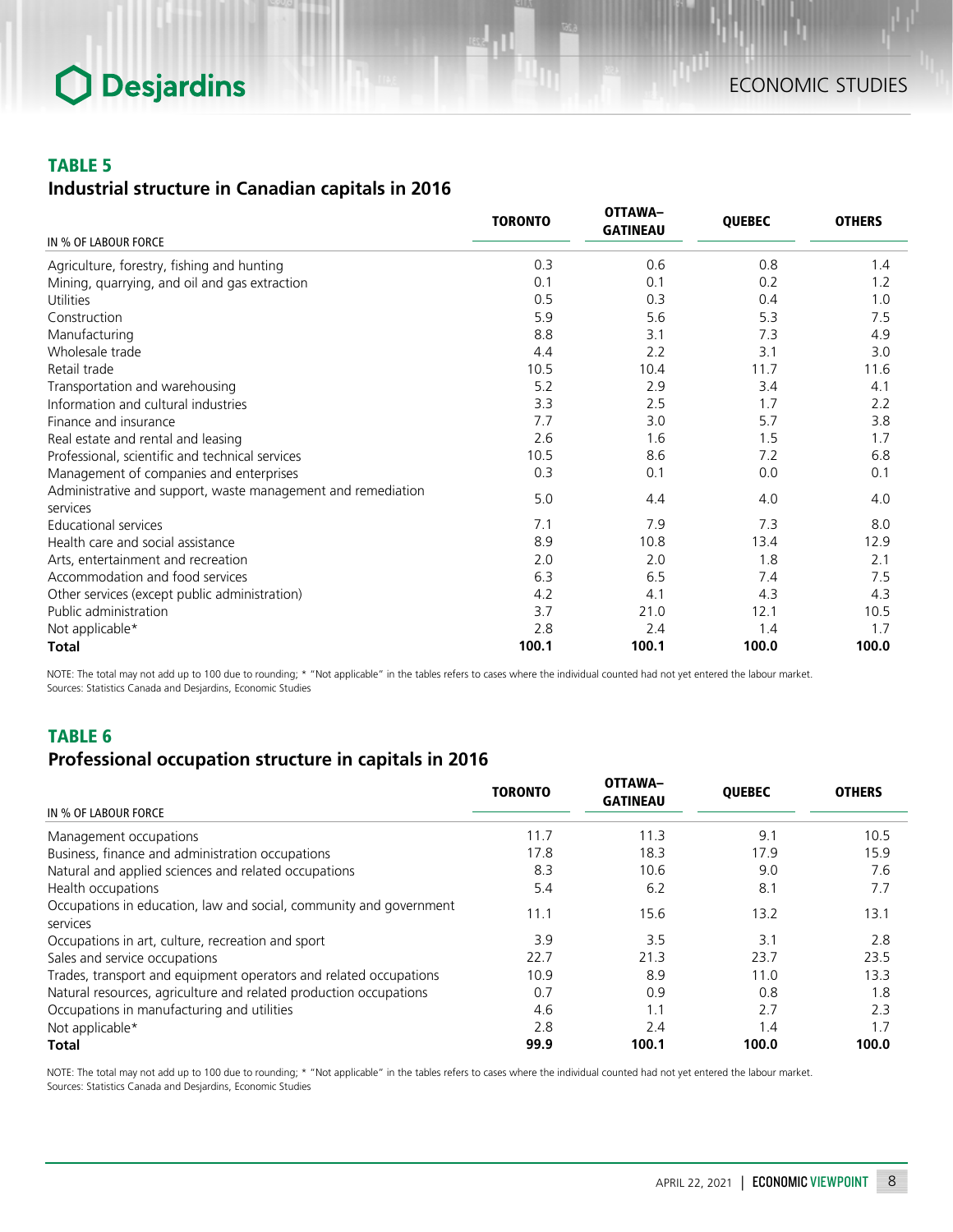### TABLE 7

## *Industrial structure in major urban centres in 2016*

|                                                                          | <b>ATLANTIC</b> | <b>QUEBEC</b> | <b>ONTARIO</b> | <b>PRAIRIES</b> | <b>BRITISH COLUMBIA</b> |
|--------------------------------------------------------------------------|-----------------|---------------|----------------|-----------------|-------------------------|
| IN % OF LABOUR FORCE                                                     |                 |               |                |                 |                         |
| Agriculture, forestry, fishing and hunting                               | 1.0             | 1.4           | 1.8            | 1.9             | 3.4                     |
| Mining, quarrying, and oil and gas extraction                            | 1.3             | 0.4           | 0.8            | 2.7             | 1.3                     |
| Utilities                                                                | 1.1             | 0.9           | 0.9            | 0.8             | 0.4                     |
| Construction                                                             | 6.8             | 6.0           | 6.9            | 9.2             | 9.3                     |
| Manufacturing                                                            | 4.6             | 10.7          | 11.1           | 6.7             | 6.1                     |
| Wholesale trade                                                          | 3.3             | 2.7           | 3.5            | 3.6             | 2.7                     |
| Retail trade                                                             | 12.3            | 12.7          | 11.6           | 11.6            | 12.2                    |
| Transportation and warehousing                                           | 4.4             | 3.3           | 4.3            | 4.2             | 5.1                     |
| Information and cultural industries                                      | 2.4             | 1.7           | 1.7            | 1.8             | 1.8                     |
| Finance and insurance                                                    | 3.9             | 3.4           | 3.4            | 3.7             | 2.9                     |
| Real estate and rental and leasing                                       | 1.4             | 1.2           | 1.5            | 1.7             | 1.8                     |
| Professional, scientific and technical services                          | 6.7             | 5.8           | 5.2            | 5.6             | 5.9                     |
| Management of companies and enterprises                                  | 0.1             | 0.0           | 0.1            | 0.2             | 0.1                     |
| Administrative and support, waste management and<br>remediation services | 5.3             | 4.0           | 4.8            | 3.5             | 4.7                     |
| <b>Educational services</b>                                              | 7.8             | 8.4           | 8.3            | 7.7             | 6.7                     |
| Health care and social assistance                                        | 13.2            | 14.6          | 12.5           | 12.9            | 12.6                    |
| Arts, entertainment and recreation                                       | 1.9             | 1.7           | 2.0            | 1.9             | 2.1                     |
| Accommodation and food services                                          | 7.0             | 7.0           | 7.3            | 7.4             | 8.4                     |
| Other services (except public administration)                            | 4.2             | 4.8           | 4.1            | 4.7             | 4.8                     |
| Public administration                                                    | 9.4             | 7.4           | 5.9            | 6.6             | 6.2                     |
| Not applicable*                                                          | 1.8             | 2.1           | 2.1            | 1.6             | 1.7                     |
| <b>Total</b>                                                             | 100.0           | 100.0         | 99.9           | 99.9            | 100.0                   |

NOTE: The total may not add up to 100 due to rounding; \* "Not applicable" in the tables refers to cases where the individual counted had not yet entered the labour market. Sources: Statistics Canada and Desjardins, Economic Studies

## TABLE 8

## *Nature of jobs in major urban centres in 2016*

| IN % OF LABOUR FORCE                                                           | <b>ATLANTIC</b> | <b>OUEBEC</b> | <b>ONTARIO</b> | <b>PRAIRIES</b> | <b>BRITISH COLUMBIA</b> |
|--------------------------------------------------------------------------------|-----------------|---------------|----------------|-----------------|-------------------------|
| Management occupations                                                         | 10.0            | 8.5           | 9.9            | 10.2            | 10.4                    |
| Business, finance and administration occupations                               | 15.7            | 15.0          | 13.6           | 15.1            | 13.8                    |
| Natural and applied sciences and related occupations                           | 7.7             | 6.9           | 5.7            | 6.2             | 5.3                     |
| Health occupations                                                             | 7.9             | 8.5           | 7.4            | 7.8             | 7.5                     |
| Occupations in education, law and social, community<br>and government services | 13.0            | 13.0          | 12.2           | 11.6            | 11.2                    |
| Occupations in art, culture, recreation and sport                              | 2.6             | 2.5           | 2.4            | 2.3             | 2.7                     |
| Sales and service occupations                                                  | 24.9            | 24.0          | 23.9           | 22.9            | 24.3                    |
| Trades, transport and equipment operators and                                  | 12.8            | 13.8          | 14.8           | 16.5            | 16.8                    |
| Natural resources, agriculture and related production<br>occupations           | 1.5             | 1.3           | 2.1            | 2.4             | 3.4                     |
| Occupations in manufacturing and utilities                                     | 2.1             | 4.6           | 6.1            | 35              | 3.1                     |
| Not applicable*                                                                | 1.8             | 2.1           | 2.1            | 1.6             | 1.7                     |
| Total                                                                          | 100.0           | 100.0         | 100.0          | 100.0           | 100.0                   |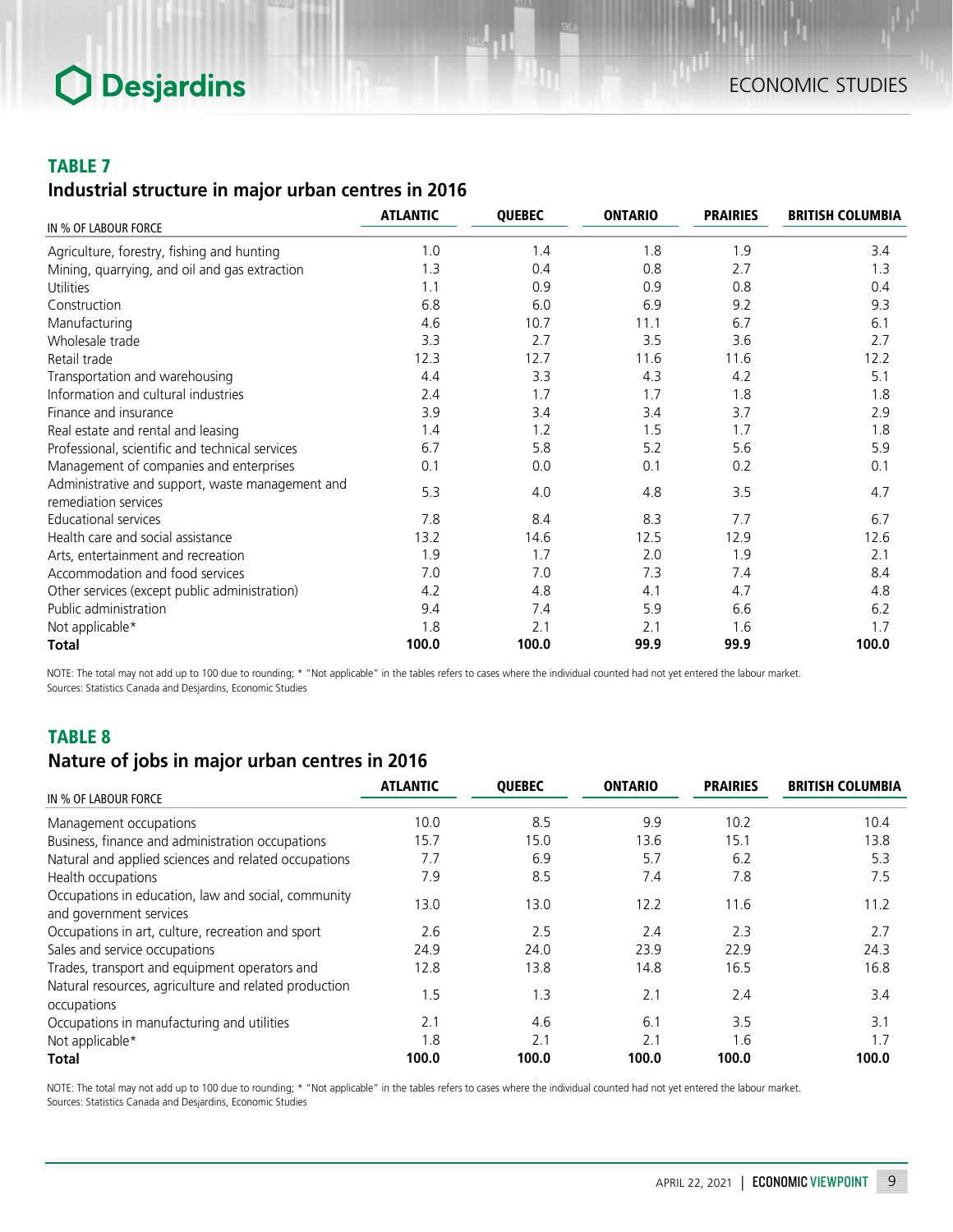Belleville's labour force, a connection no doubt to the presence of a federal tax centre there. In the Prairies, Regina owes its role as the provincial capital to a proportion of jobs in the public administration sector (9.2%) that is higher than anywhere else. This institutional status is less apparent in the much more populous provincial capitals of Edmonton and Winnipeg. Elsewhere in Canada, provincial capital status means that the public administration sector employs much more of the labour force in Victoria (12.4%) and Fredericton (14.7%) than in the other major urban centres of their respective regions.

#### **A Brief Review of Regional Centres**

Like the other urban system groups, regional centres have many similarities from one provincial block to another in labour force distribution among the various industries (table 9 on page 11). Some peculiarities do exist, however, especially in the size of the manufacturing sector in Quebec's regional centres. With 15.6% of the labour force, this sector is much larger there than in the regional centres of other provinces, including Ontario (11.7%), whose manufacturing activity is nonetheless significant.

In mining, oil and gas, the differences are even bigger, as the share of the labour force in that sector ranges from 12.1% in the regional centres of the Prairies to just 0.2% in Quebec.<sup>2</sup> Another peculiarity that emerges from table 9 on page 11 is the size of the public administration sector (10.5%) in the regional centres of the Atlantic provinces. This is due to the provincial capital status held by Charlottetown (13.1%), which along with Cape Breton is one of the only two regional centres in this provincial block.

With regard to the nature of jobs (table 10 on page 11), the main differences appear in professional occupations related to primary production and manufacturing. The largest variations from one provincial block to another are therefore in manufacturing and utilities jobs. The share of the labour force in these trades and occupations ranges from 8.0% in Quebec to just 2.5% in the Atlantic provinces.

The disparities are also greater in natural resources and agriculture occupations. In this case, regional centres in the Prairies are the ones that take the lead with 4.4% of their workforce in these trades and occupations, far ahead of their Quebec counterparts, which rank last with just 1.8% of their workforce in this job category.

The differences are also notable in trades and occupations related to transportation and machinery. They account for over 20% of

the workforce in the Prairies and Ontario, but just 13.9% of jobs in the regional centres of the Atlantic provinces.

In each of these provincial groups, a few urban agglomerations draw attention due to the under- or overrepresentation of some industries. This is primarily the case with Ontario's agglomeration of Sarnia, which has a high proportion of jobs in construction (14.8%) and manufacturing (16.7%) and which, in turn, provides fewer jobs than other comparable urban systems in retail trade (9.6%) and healthcare and social assistance (3.4%). The strong presence of the petrochemical sector explains Sarnia's particular profile. Leamington, another centre in southern Ontario, has a high concentration of the workforce in both the forestry (13.4%) and the manufacturing (17.4%) sectors.

The community of Wood Buffalo in Alberta also has an exceptional profile, with 29.4% of jobs in mining, oil and gas. Moreover, 30.0% of professional occupations there are in trades, transportation and machinery. These very high rates reflect the presence of the Fort McMurray oil sands complex in this community. In contrast, the share of jobs related to retail trade (8.1%) and healthcare and social assistance (5.3%) in Wood Buffalo is the lowest among Canada's urban systems. Brandon, Manitoba, has a clear lead with 10.3% of its labour force working in the manufacturing sector.

In British Columbia, the proximity of Canadian Forces Base Comox could explain the large share (9.1%) of Courtney jobs in the public administration sector.

#### **Economic Potential of Major Urban Systems**

As mentioned earlier, major urban systems are distributed quite uniformly across Canada. Compiled data show little difference in the sectoral and occupational distribution of jobs, regardless of the size of the urban system. Only the professional, scientific and technical services and the management of companies and enterprises sectors appear to grow with the size of the urban system. However, this observation should not detract from the fact that synergistic gains can result from a larger urban system. A given sector can therefore be more productive in a major centre than in a regional centre because it will be able to benefit from economies of scale, a wider network of local suppliers, and more developed physical and institutional infrastructure.

Much of the economic activity of major urban systems serves to meet local and regional demand for common goods and services sought by citizens, businesses and institutions. Although they are essential to the population's well-being and the proper operation of businesses, these activities do not lend themselves well, or at all, to innovation, productivity gains and sales elsewhere in the country or abroad. These sectors alone employ close to half of the workforce of major urban systems in Quebec and in the rest of Canada, pointing to a considerable adaptation issue in the years to come. Sectors such as retail trade, transportation, information, real estate, healthcare and social

<sup>&</sup>lt;sup>2</sup> The picture would have been different for Quebec if the threshold of 50,000 inhabitants had not excluded urban agglomerations in which the mining industry has a substantial presence, namely Rouyn-Noranda (42,334 inhabitants), Val-d'Or (33,871), Sept-Îles (28,534) and Baie-Comeau (27,692).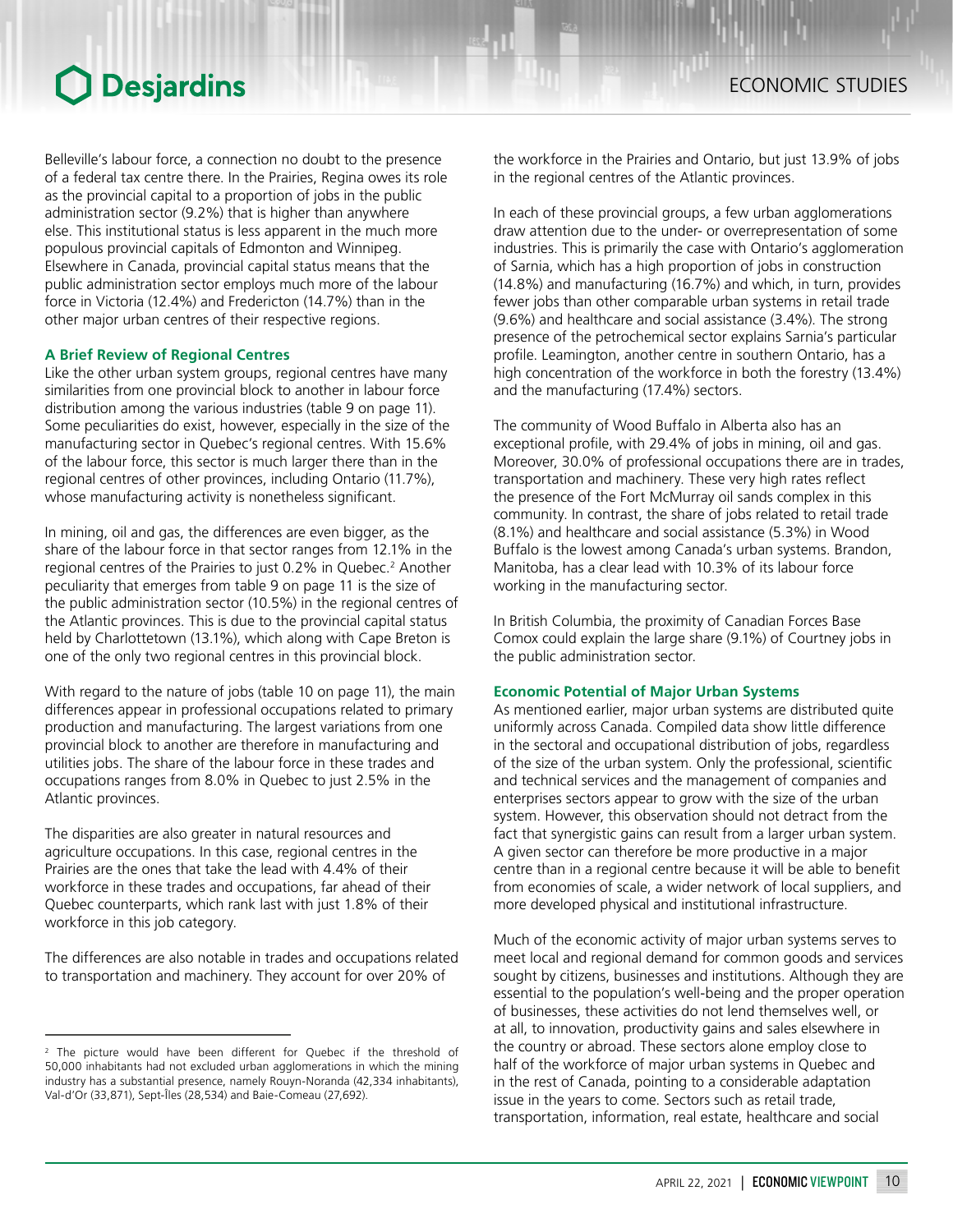### TABLE 9

## *Industrial structure in regional centres in 2016*

| IN % OF LABOUR FORCE                                                     | <b>ATLANTIC</b> | <b>QUEBEC</b> | <b>ONTARIO</b> | <b>PRAIRIES</b> | <b>BRITISH COLUMBIA</b> |
|--------------------------------------------------------------------------|-----------------|---------------|----------------|-----------------|-------------------------|
|                                                                          |                 |               |                |                 |                         |
| Agriculture, forestry, fishing and hunting                               | 3.2             | 2.4           | 4.5            | 2.1             | 4.2                     |
| Mining, quarrying, and oil and gas extraction                            | 1.3             | 0.2           | 0.9            | 12.1            | 1.3                     |
| Utilities                                                                | 0.7             | 0.6           | 1.0            | 0.7             | 0.6                     |
| Construction                                                             | 7.2             | 6.2           | 9.1            | 9.3             | 8.9                     |
| Manufacturing                                                            | 4.3             | 15.6          | 11.7           | 5.7             | 6.4                     |
| Wholesale trade                                                          | 1.8             | 3.8           | 3.4            | 3.1             | 2.5                     |
| Retail trade                                                             | 12.9            | 13.1          | 12.2           | 11.5            | 13.5                    |
| Transportation and warehousing                                           | 3.5             | 3.3           | 5.1            | 4.5             | 4.7                     |
| Information and cultural industries                                      | 1.5             | 1.6           | 1.0            | 1.1             | 1.3                     |
| Finance and insurance                                                    | 2.5             | 2.7           | 2.2            | 2.2             | 2.6                     |
| Real estate and rental and leasing                                       | 1.2             | 1.0           | 1.4            | 1.7             | 1.5                     |
| Professional, scientific and technical services                          | 4.7             | 4.3           | 4.1            | 4.2             | 5.3                     |
| Management of companies and enterprises                                  | 0.1             | 0.0           | 0.0            | 0.1             | 0.1                     |
| Administrative and support, waste management and<br>remediation services | 5.1             | 3.2           | 4.8            | 3.7             | 4.0                     |
| <b>Educational services</b>                                              | 8.2             | 7.2           | 6.1            | 6.0             | 6.7                     |
| Health care and social assistance                                        | 15.1            | 14.3          | 11.5           | 11.0            | 13.6                    |
| Arts, entertainment and recreation                                       | 2.3             | 1.6           | 2.1            | 1.6             | 2.4                     |
| Accommodation and food services                                          | 8.2             | 6.9           | 6.8            | 7.1             | 8.2                     |
| Other services (except public administration)                            | 4.0             | 5.2           | 4.4            | 4.8             | 4.6                     |
| Public administration                                                    | 10.5            | 4.4           | 5.5            | 6.2             | 6.1                     |
| Not applicable*                                                          | 2.3             | 2.4           | 2.2            | 1.4             | 1.7                     |
| <b>Total</b>                                                             | 99.9            | 100.0         | 100.1          | 99.9            | 100.0                   |

NOTE: The total may not add up to 100 due to rounding; \* "Not applicable" in the tables refers to cases where the individual counted had not yet entered the labour market. Sources: Statistics Canada and Desjardins, Economic Studies

## TABLE 10

## *Nature of jobs in regional centres in 2016*

| IN % OF LABOUR FORCE                                                           | <b>ATLANTIC</b> | <b>OUEBEC</b> | <b>ONTARIO</b> | <b>PRAIRIES</b> | <b>BRITISH COLUMBIA</b> |
|--------------------------------------------------------------------------------|-----------------|---------------|----------------|-----------------|-------------------------|
|                                                                                |                 |               |                |                 |                         |
| Management occupations                                                         | 8.7             | 8.4           | 9.6            | 9.3             | 9.7                     |
| Business, finance and administration occupations                               | 13.8            | 13.6          | 11.7           | 12.9            | 12.9                    |
| Natural and applied sciences and related occupations                           | 5.0             | 4.9           | 5.0            | 5.4             | 5.3                     |
| Health occupations                                                             | 9.2             | 8.1           | 6.7            | 6.6             | 8.0                     |
| Occupations in education, law and social, community<br>and government services | 12.9            | 11.4          | 9.8            | 9.8             | 11.4                    |
| Occupations in art, culture, recreation and sport                              | 2.1             | 2.0           | 1.5            | 1.4             | 2.2                     |
| Sales and service occupations                                                  | 26.2            | 24.0          | 22.9           | 22.3            | 24.7                    |
| Trades, transport and equipment operators and                                  | 13.9            | 15.4          | 20.5           | 21.3            | 17.1                    |
| Natural resources, agriculture and related production<br>occupations           | 3.7             | 8. ا          | 3.2            | 4.4             | 3.8                     |
| Occupations in manufacturing and utilities                                     | 2.5             | 8.0           | 6.6            | 5.3             | 3.2                     |
| Not applicable*                                                                | 2.3             | 2.4           | 22             | 1.4             | 1.7                     |
| Total                                                                          | 100.0           | 100.0         | 99.8           | 100.0           | 100.1                   |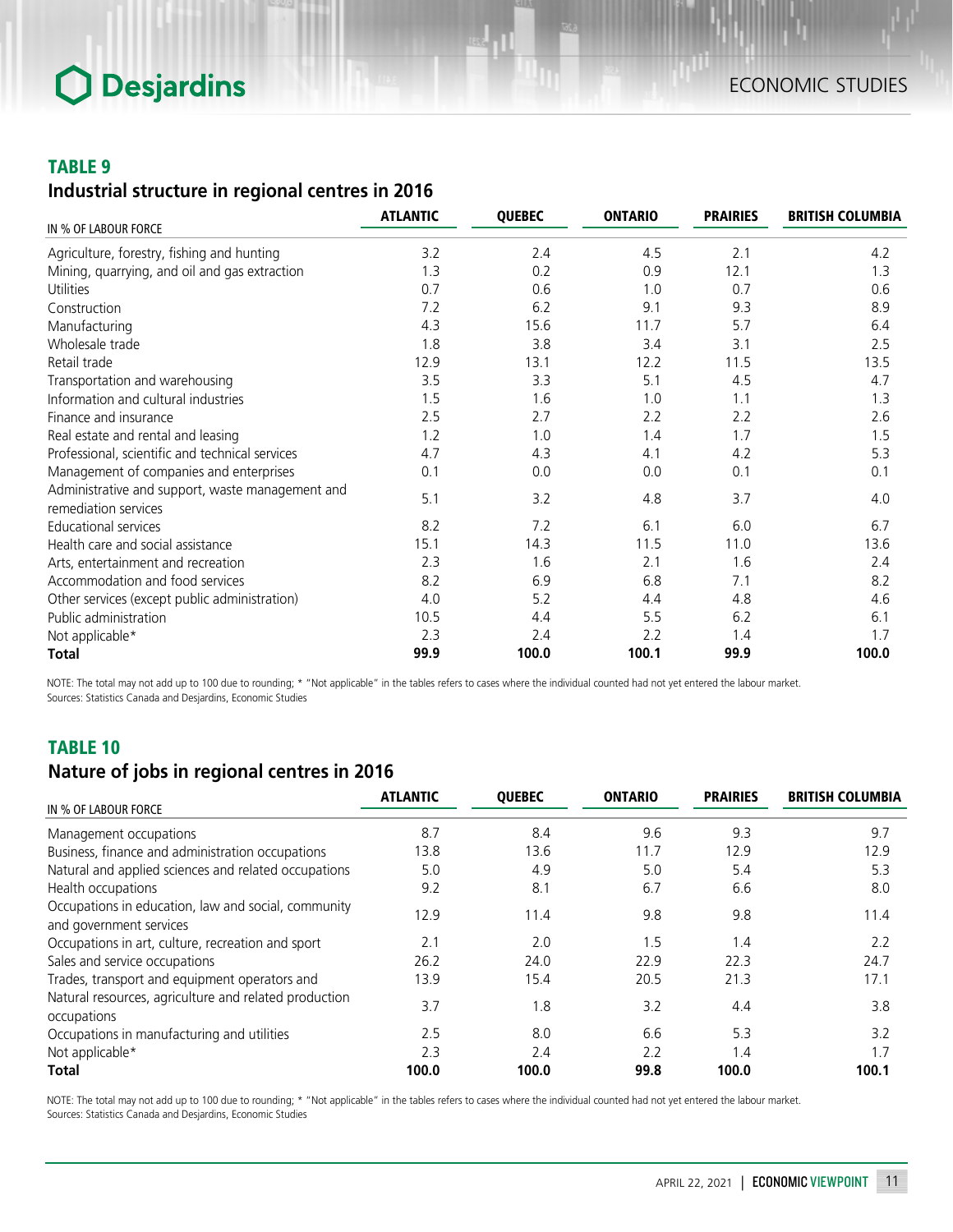assistance, education, accommodation and food services will be affected by factors such as the digital revolution, the ageing of the population and the many changes brought about by the COVID-19 pandemic.

In parallel with these local activities, census data also reveal sizeable differences between major urban systems. One example is the importance in such systems of industries or occupational categories that can hold competitive advantages and that can position the systems as sectoral centres of excellence. In Quebec's case, manufacturing is a sector that can play such a role of economic driver. With a few exceptions, manufacturing in that province is a larger employer than in comparable urban systems elsewhere in Canada.

Canada-wide, two centres of specialization clearly emerge. The manufacturing sector is much larger in urban systems in Quebec and Ontario, whereas sectoral and occupational specialization in agriculture and resources stands out in the Prairies and British Columbia. No clear distinction emerges in the Atlantic provinces.

This relative specialization of major urban systems in Quebec and Ontario in manufacturing is both an advantage and a challenge. Manufacturing makes activity diversification possible, thereby making urban systems less vulnerable to economic ups and downs. However, it exposes them more to international competition.

The natural resource specialization in major urban systems in the Prairies and British Columbia offers potential, but also poses threats given the inherent volatility of these industries and the constraints arising from environmental regulations.

Although job distribution by nature broadly corroborates the sectoral specialization of various urban systems, it does not establish notable differences between them.

#### **Wrapping It Up**

Across Canada, most of the population lives in urban centres comprising adjoining municipalities in an integrated system of economic exchanges.

According to 2016 Census data, urban systems with 50,000 or more inhabitants are well distributed throughout Canada, but the relative importance of those with over 100,000 inhabitants in Quebec is smaller than elsewhere, giving Montreal dominance in that province equal only to Vancouver in British Columbia.

The census also revealed that major urban systems have both many similarities and notable differences as concerns labour force distribution among the various economic sectors and job types.

Whatever the size and location of the urban system, and regardless of whether it is a metropolis or capital, relative

importance is virtually the same for jobs in industries and professional occupations related to trade, health, education, recreation, accommodation and restaurant services.

With the exception of Toronto, federal and provincial capitals differ from other major urban systems due to the high proportion of their workforce in public administration. This proportion is generally around 10%, but is higher in the smallest provincial capitals and peaks at 21% in the urban system of the federal capital.

Regardless of their size or status, major urban systems in the Prairies are generally more oriented towards sectors related directly or indirectly to natural resources. Moreover, the importance that the construction sector and technical occupations (trades, transportation and machinery) play in them could be a reflection of the fact that, in the years prior to the 2016 Census, population growth in the Prairies and British Columbia was higher than in other provinces (table 1 on page 3). We should mention that oil and natural gas prices were continuously high between early 2011 and June 2014. Exploration and extraction were in full swing during this period, resulting in the hiring of many workers, who came to settle in the producing provinces of the Prairies.

In the case of Quebec and Ontario, manufacturing appears to be a sector of relative specialization. These differences speak to Central Canada's long-standing manufacturing role, the origins of which date back to the National Policy of 1879.<sup>3</sup> However, other factors are also at play.

An analysis of 2016 Census data also shows that the size of the population influences the economic profile of urban systems, particularly in metropolises and capitals. In Toronto, the finance and insurance and the management of companies and enterprises sectors employ a much larger share of the labour force than anywhere else in Canada. In addition, the relative importance of the professional, scientific and technical services sector grows based on the size of the urban system; this sector accounts for roughly 4% of the labour force in regional centres, 6% in major urban centres and 10% in metropolises.

Aside from the average profiles that can be drawn based on size or Canadian region, specific urban systems are differentiated in some regards for reasons such as a hinterland rich in natural resources (e.g., Edmonton), a concentration of public institutions (e.g., Kingston and Shawinigan), a strong sectoral specialization (e.g., Sarnia) or the presence of major employers (e.g., Windsor and Comox). Furthermore, the relative importance of the manufacturing sector in Quebec and, to a slightly lesser

<sup>&</sup>lt;sup>3</sup> Very briefly put, the 1879 National Policy (Canada) sought to favour Canadian manufacturers (the vast majority of which were based in Quebec and Ontario) by imposing high customs tariffs on imported goods. For more information, see: [National Policy.](https://www.thecanadianencyclopedia.ca/en/article/national-policy)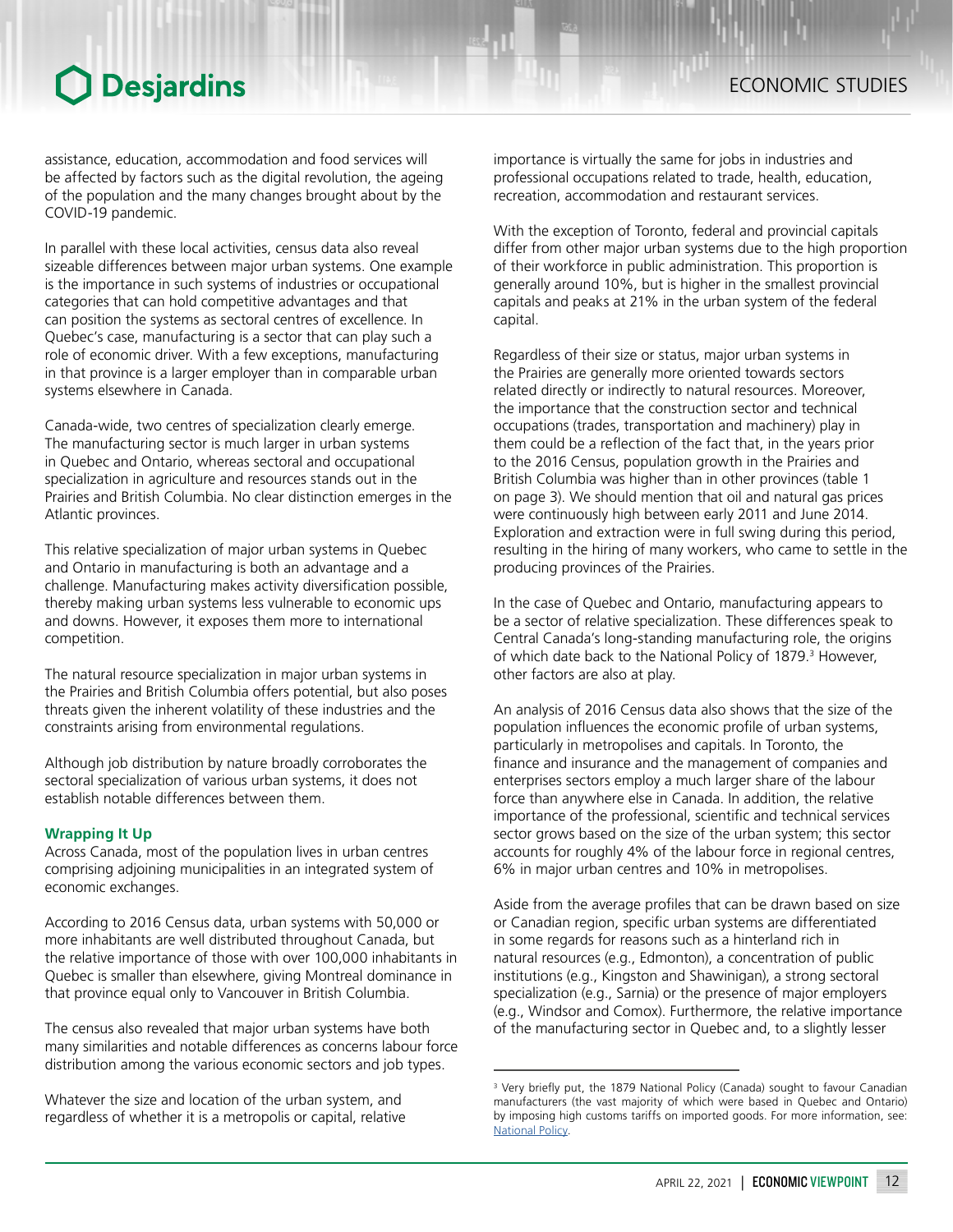## ECONOMIC STUDIES

extent, in Ontario is likely reflective of the long-standing expertise and capacity in the manufacturing industry.

The differences observed represent both assets that should be capitalized on and challenges that must be overcome for the major urban systems in question. For those in Quebec and Ontario, this means leveraging a manufacturing base that offers growth and development opportunities tied to innovation, export and productivity gains, while withstanding the onslaught of relentless global competition. For those in the Prairies and British Columbia, the main challenge is to diversify the structure of their economy to break free from the uncertainty inherent to the resource market and adapt to the transformation necessitated by the fight against climate change.

All major urban systems also face disruptions that have begun to affect sectors providing basic consumer services. The COVID-19 pandemic will only add to the upheaval created by digital technologies and changing demographics.

This first part took a look at Canada as a whole. The second instalment will focus on the 12 urban systems with more than 50,000 inhabitants in Quebec.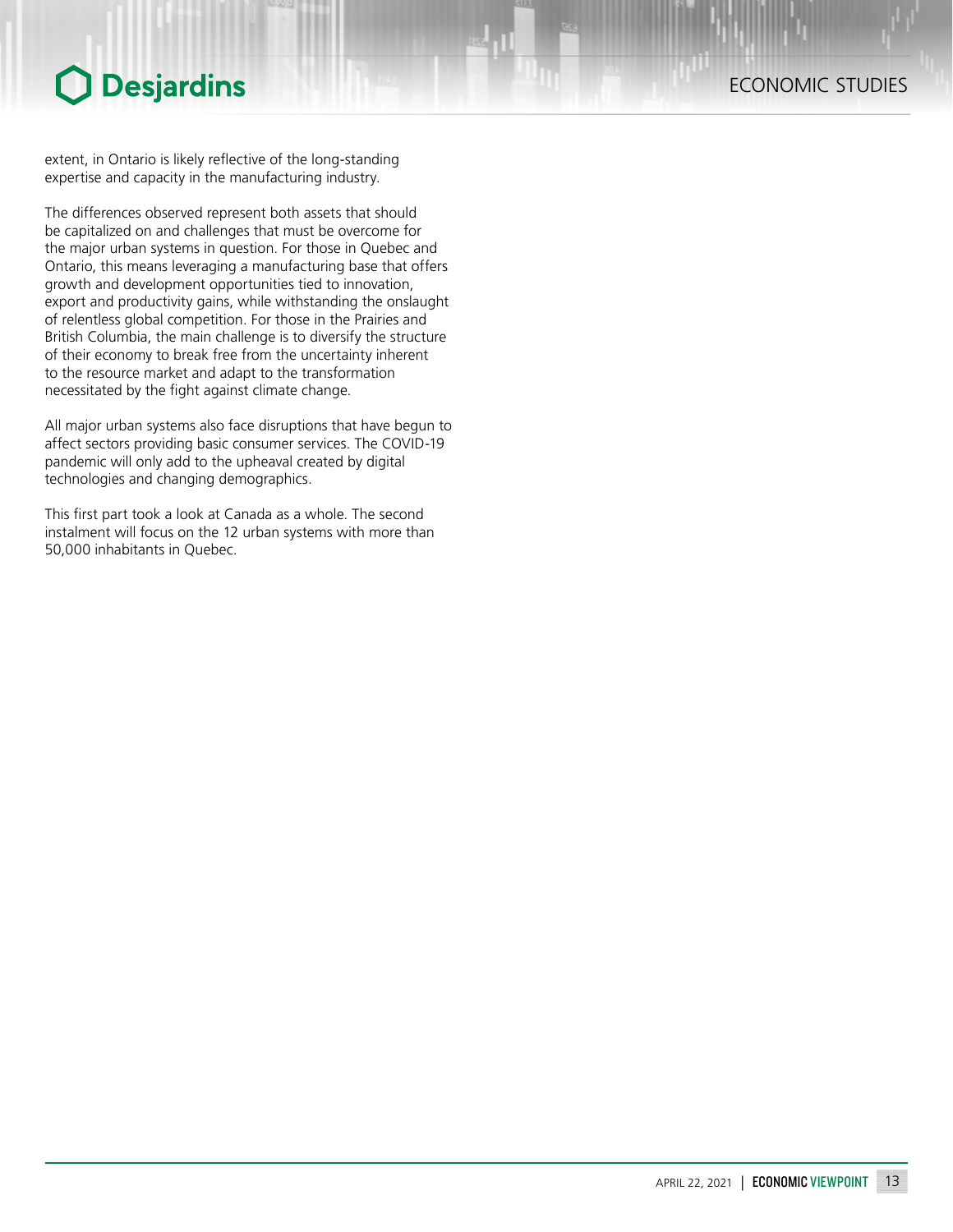## Appendix 1 Major Urban Systems in Canada

## TABLE 11

### *Major urban systems in Canada in 2016*

|                      | <b>TOTAL POPULATION</b><br>2016 | GROWTH<br>2016/2011 |        |
|----------------------|---------------------------------|---------------------|--------|
|                      | <b>Number</b>                   | $\frac{9}{6}$       | %      |
| Quebec               | 8,164,361                       | 100.0               | 3.3    |
| CMA and CA           | 5,877,258                       | 72.0                | 4.1    |
| (excluding Gatineau) |                                 |                     |        |
| Montreal             | 4,098,927                       | 50.2                | 4.2    |
| Quebec               | 800,296                         | 9.8                 | 4.3    |
| Sherbrooke           | 212,105                         | 2.6                 | 4.9    |
| Saguenay             | 160,980                         | 2.0                 | 1.5    |
| Trois-Rivières       | 156,042                         | 1.9                 | 2.8    |
| Drummondville        | 96,118                          | 1.2                 | 5.4    |
| Granby               | 85,056                          | 1.0                 | 5.2    |
| Saint-Hyacinthe      | 59,614                          | 0.7                 | 5.0    |
| Rimouski             | 55,349                          | 0.7                 | 3.0    |
| Shawinigan           | 54,181                          | 0.7                 | $-0.6$ |
| Joliette             | 49,439                          | 0.6                 | 5.3    |
| Victoriaville        | 49,151                          | 0.6                 | 6.0    |
| Ottawa-Gatineau      | 1,323,783                       | na                  | 5.5    |
| Gatineau             | 332,057                         | 4.1                 | 4.4    |
| Ottawa               | 991,726                         | 7.4                 | 5.9    |
| Ontario              | 13 448 494                      | 100.0               | 4.6    |
| CMA and CA           | 10,559,581                      | 78.5                | 4.9    |
| (excluding Ottawa)   |                                 |                     |        |
| Toronto              | 5,928,040                       | 44.1                | 6.2    |
| Hamilton             | 747,545                         | 5.6                 | 3.7    |
| Kitchener            | 523,894                         | 3.9                 | 5.5    |
| London               | 494,069                         | 3.7                 | 4.1    |
| St. Catharines       | 406,074                         | 3.0                 | 3.5    |
| Oshawa               | 379,848                         | 2.8                 | 6.6    |
| Windsor              | 329,144                         | 2.4                 | 3.1    |
| Barrie               | 197,059                         | 1.5                 | 0.4    |
| Sudbury              | 164,689                         | 1.2                 | 1.0    |
| Kingston             | 161,175                         | 1.2                 | 1.0    |
| Guelph               | 151,984                         | 1.1                 | 7.7    |
| <b>Brantford</b>     | 134,203                         | 1.0                 | $-1.0$ |
| Peterborough         | 121,721                         | 0.9                 | 2.3    |
| Thunder Bay          | 121,621                         | 0.9                 | 0.0    |
| <b>Belleville</b>    | 103,472                         | 0.8                 | 1.8    |
| Chatham-Kent         | 102,042                         | 0.8                 | $-2.0$ |
| Sarnia               | 96,151                          | 0.7                 | $-1.0$ |
| Sault-Ste-Marie      | 78,159                          | 0.6                 | $-2.1$ |
| Kawartha Lakes       | 75,423                          | 0.6                 | 3.0    |
| North Bay            | 70,378                          | 0.5                 | $-2.6$ |
| Norfolk              | 64,044                          | 0.5                 | 1.4    |
| Cornwall             | 59,699                          | 0.4                 | 1.3    |
| Leamington           | 49,147                          | 0.4                 | $-1.2$ |

## TABLE 11 (CONT.)

## *Major urban systems in Canada in 2016*

|                           | <b>TOTAL POPULATION</b><br>2016 | <b>GROWTH</b><br>2016/2011 |               |
|---------------------------|---------------------------------|----------------------------|---------------|
|                           | <b>Number</b>                   | $\frac{0}{0}$              | $\frac{9}{6}$ |
| <b>Prairies</b>           | 6,443,892                       | 100.0                      | 9.5           |
| CMA and CA                | 4,512,923                       | 70.0                       | 12.1          |
| Calgary                   | 1,392,609                       | 21.6                       | 14.6          |
| Edmonton                  | 1,321,426                       | 20.5                       | 13.9          |
| Winnipeg                  | 778,489                         | 12.1                       | 6.6           |
| Saskatoon                 | 295,095                         | 4.6                        | 12.5          |
| Regina                    | 236,481                         | 3.7                        | 11.8          |
| Lethbridge                | 117,394                         | 1.8                        | 10.8          |
| <b>Red Deer</b>           | 100,418                         | 1.6                        | 10.9          |
| Medecine Hat              | 76,522                          | 1.2                        | 5.1           |
| Wood Buffalo              | 73,320                          | 1.1                        | 9.6           |
| Grande Prairie            | 63,166                          | 1.0                        | 13.5          |
| <b>Brandon</b>            | 58,003                          | 0.9                        | 6.0           |
| <b>British Columbia</b>   | 4,648,055                       | 100.0                      | 5.6           |
| CMA and CA                | 3,718,973                       | 80.0                       | 6.4           |
| Vancouver                 | 2,463,431                       | 53.0                       | 6.5           |
| Victoria                  | 367,770                         | 7.9                        | 6.7           |
| Kelowna                   | 194,882                         | 4.2                        | 6.4           |
| Abbodtsford               | 180,518                         | 3.9                        | 6.1           |
| Nanaimo                   | 104,936                         | 2.3                        | 7.1           |
| Kamloops                  | 103,811                         | 2.2                        | 5.1           |
| Chilliwack                | 101,512                         | 2.2                        | 8.1           |
| Prince George             | 86,622                          | 1.9                        | 2.8           |
| Vernon                    | 61,334                          | 1.3                        | 4.7           |
| Courtenay                 | 54,157                          | 1.2                        | 4.6           |
| <b>Atlantic provinces</b> | 2,333,122                       | 100.0                      | 0.2           |
| CMA and CA                | 1,150,164                       | 49.3                       | 2.6           |
| Halifax                   | 403,390                         | 17.3                       | 3.3           |
| St. John's (NL)           | 205,955                         | 8.8                        | 4.6           |
| Moncton                   | 144,810                         | 6.2                        | 4.0           |
| Saint John (BC)           | 126,202                         | 5.4                        | $-2.2$        |
| Fredericton               | 101,760                         | 4.4                        | 3.5           |
| Cap-Breton                | 98,722                          | 4.2                        | $-2.9$        |
| Charlottetown             | 69,325                          | 3.0                        | 6.0           |

CMA: census metropolitan area; CA: census agglomeration Sources: Statistics Canada and Desjardins, Economic Studies

CMA: census metropolitan area; CA: census agglomeration Sources: Statistics Canada and Desjardins, Economic Studies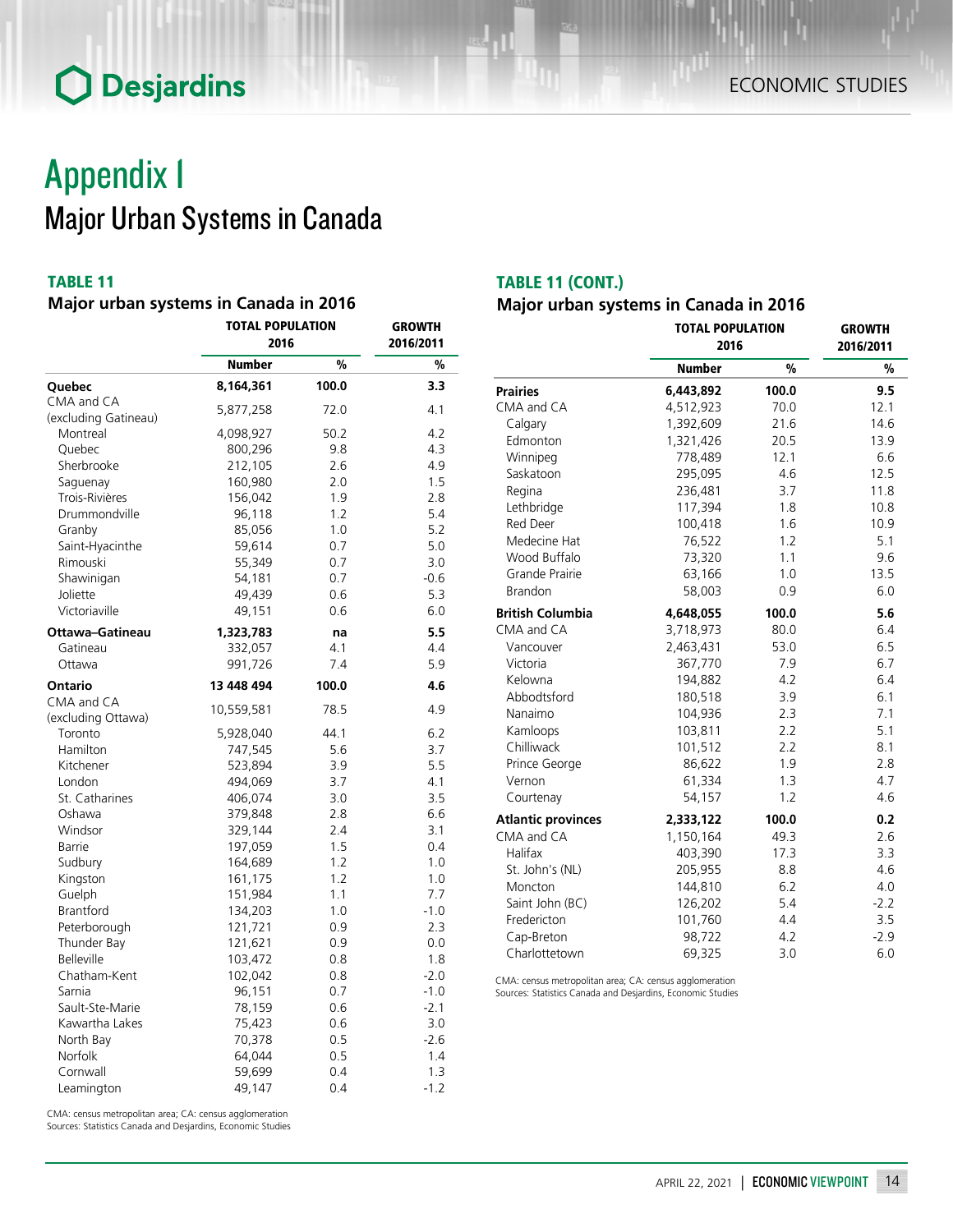# Appendix 2 Labour Force Distribution in Federal and Provincial Capitals

## TABLE 12

*Distribution of labour force aged 15 and over by economic sector classification in 2016*

|                                                  | <b>TORONTO</b> | OTTAWA-GATINEAU | <b>EDMONTON</b> | <b>QUEBEC</b> | <b>WINNIPEG</b> |
|--------------------------------------------------|----------------|-----------------|-----------------|---------------|-----------------|
| IN % OF LABOUR FORCE (EXCEPT IF INDICATED)       |                |                 |                 |               |                 |
| Population (number)                              | 5,928,040      | 1,323,783       | 1,321,426       | 800,296       | 778,489         |
| Agriculture, forestry, fishing and hunting       | 0.3            | 0.6             | 0.8             | 0.8           | 1.0             |
| Mining, quarrying, and oil and gas extraction    | 0.1            | 0.1             | 3.1             | 0.2           | 0.2             |
| Utilities                                        | 0.5            | 0.3             | 1.0             | 0.4           | 1.0             |
| Construction                                     | 5.9            | 5.6             | 11.6            | 5.3           | 6.7             |
| Manufacturing                                    | 8.8            | 3.1             | 6.1             | 7.3           | 8.5             |
| Wholesale trade                                  | 4.4            | 2.2             | 4.0             | 3.1           | 3.6             |
| Retail trade                                     | 10.5           | 10.4            | 11.0            | 11.7          | 10.7            |
| Transportation and warehousing                   | 5.2            | 2.9             | 4.7             | 3.4           | 5.6             |
| Information and cultural industries              | 3.3            | 2.5             | 1.4             | 1.7           | 2.0             |
| Finance and insurance                            | 7.7            | 3.0             | 3.2             | 5.7           | 4.7             |
| Real estate and rental and leasing               | 2.6            | 1.6             | 1.9             | 1.5           | 1.5             |
| Professional, scientific and technical services  | 10.5           | 8.6             | 6.8             | 7.2           | 5.3             |
| Management of companies and enterprises          | 0.3            | 0.1             | 0.1             | 0.0           | 0.1             |
| Administrative and support, waste management and | 5.0            | 4.4             | 3.8             | 4.0           | 3.9             |
| remediation services                             |                |                 |                 |               |                 |
| <b>Educational services</b>                      | 7.1            | 7.9             | 6.8             | 7.3           | 8.3             |
| Health care and social assistance                | 8.9            | 10.8            | 11.4            | 13.4          | 14.3            |
| Arts, entertainment and recreation               | 2.0            | 2.0             | 1.8             | 1.8           | 2.1             |
| Accommodation and food services                  | 6.3            | 6.5             | 6.8             | 7.4           | 7.1             |
| Other services (except public administration)    | 4.2            | 4.1             | 4.7             | 4.3           | 4.3             |
| Public administration                            | 3.7            | 21.0            | 7.1             | 12.1          | 7.2             |
| Not applicable*                                  | 2.8            | 2.4             | 1.7             | 1.4           | 1.9             |
| <b>Total</b>                                     | 100.1          | 100.1           | 99.8            | 100.0         | 100.0           |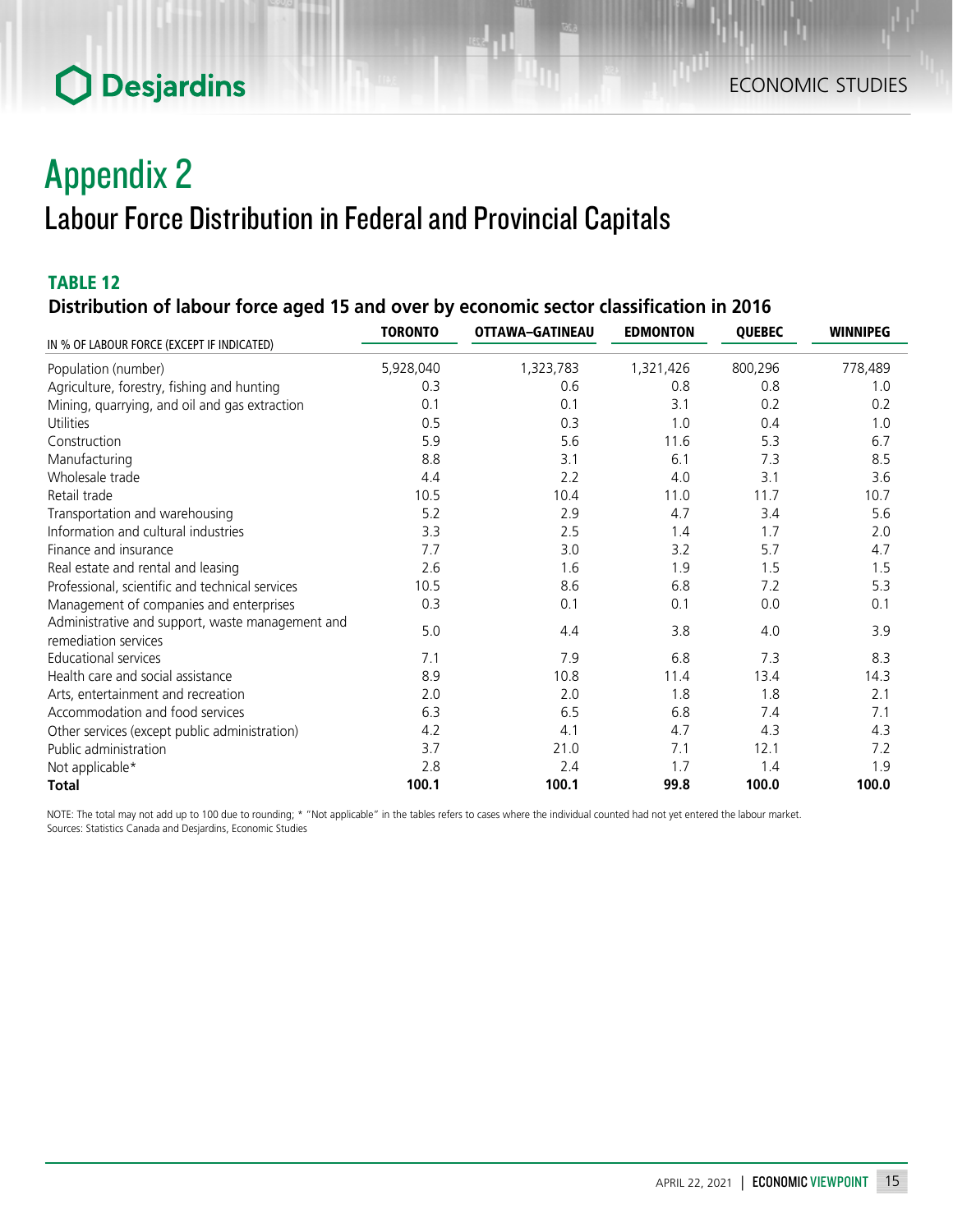# Appendix 2 (cont.) Labour Force Distribution in Federal and Provincial Capitals

## TABLE 12 (CONT.) *Distribution of labour force aged 15 and over by economic sector classification in 2016*

| IN % OF LABOUR FORCE (EXCEPT IF INDICATED)                               | <b>HALIFAX</b> | <b>VICTORIA</b> | <b>REGINA</b> | ST. JOHN'S | <b>FREDERICTON</b> | <b>CHARLOTTETOWN</b> |
|--------------------------------------------------------------------------|----------------|-----------------|---------------|------------|--------------------|----------------------|
| Population (number)                                                      | 403,390        | 367,770         | 236,481       | 205,955    | 101,760            | 69,325               |
| Agriculture, forestry, fishing and hunting                               | 0.6            | 1.0             | 1.7           | 0.9        | 1.5                | 3.5                  |
| Mining, quarrying, and oil and gas extraction                            | 0.5            | 0.3             | 1.1           | 3.3        | 0.4                | 0.4                  |
| Utilities                                                                | 0.7            | 0.2             | 1.5           | 1.1        | 1.7                | 0.5                  |
| Construction                                                             | 6.1            | 6.7             | 8.4           | 8.2        | 6.0                | 6.3                  |
| Manufacturing                                                            | 4.4            | 3.4             | 4.9           | 4.0        | 3.3                | 4.7                  |
| Wholesale trade                                                          | 3.1            | 1.9             | 4.0           | 2.8        | 2.3                | 2.0                  |
| Retail trade                                                             | 11.8           | 11.4            | 11.1          | 12.2       | 12.1               | 12.3                 |
| Transportation and warehousing                                           | 4.4            | 3.7             | 3.9           | 4.2        | 3.3                | 2.9                  |
| Information and cultural industries                                      | 2.8            | 2.1             | 3.2           | 2.3        | 2.4                | 1.6                  |
| Finance and insurance                                                    | 4.6            | 3.1             | 5.8           | 2.9        | 2.7                | 3.3                  |
| Real estate and rental and leasing                                       | 1.9            | 2.1             | 1.7           | 1.3        | 1.5                | 1.4                  |
| Professional, scientific and technical services                          | 7.8            | 8.2             | 5.6           | 6.7        | 7.4                | 6.3                  |
| Management of companies and enterprises                                  | 0.1            | 0.1             | 0.2           | 0.1        | 0.1                | 0.1                  |
| Administrative and support, waste management and<br>remediation services | 5.2            | 4.4             | 3.3           | 3.3        | 4.4                | 3.9                  |
| <b>Educational services</b>                                              | 7.8            | 8.1             | 6.6           | 8.3        | 9.8                | 8.3                  |
| Health care and social assistance                                        | 12.8           | 13.5            | 12.5          | 14.0       | 11.8               | 13.0                 |
| Arts, entertainment and recreation                                       | 2.1            | 2.7             | 2.2           | 1.7        | 1.6                | 2.4                  |
| Accommodation and food services                                          | 7.1            | 9.1             | 7.1           | 7.2        | 6.9                | 8.5                  |
| Other services (except public administration)                            | 3.9            | 4.2             | 4.5           | 4.1        | 4.4                | 4.0                  |
| Public administration                                                    | 10.3           | 12.4            | 9.2           | 9.7        | 14.7               | 13.1                 |
| Not applicable*                                                          | 1.8            | 1.5             | 1.5           | 1.6        | 1.8                | 1.4                  |
| <b>Total</b>                                                             | 99.8           | 100.1           | 100.0         | 99.9       | 100.1              | 99.9                 |